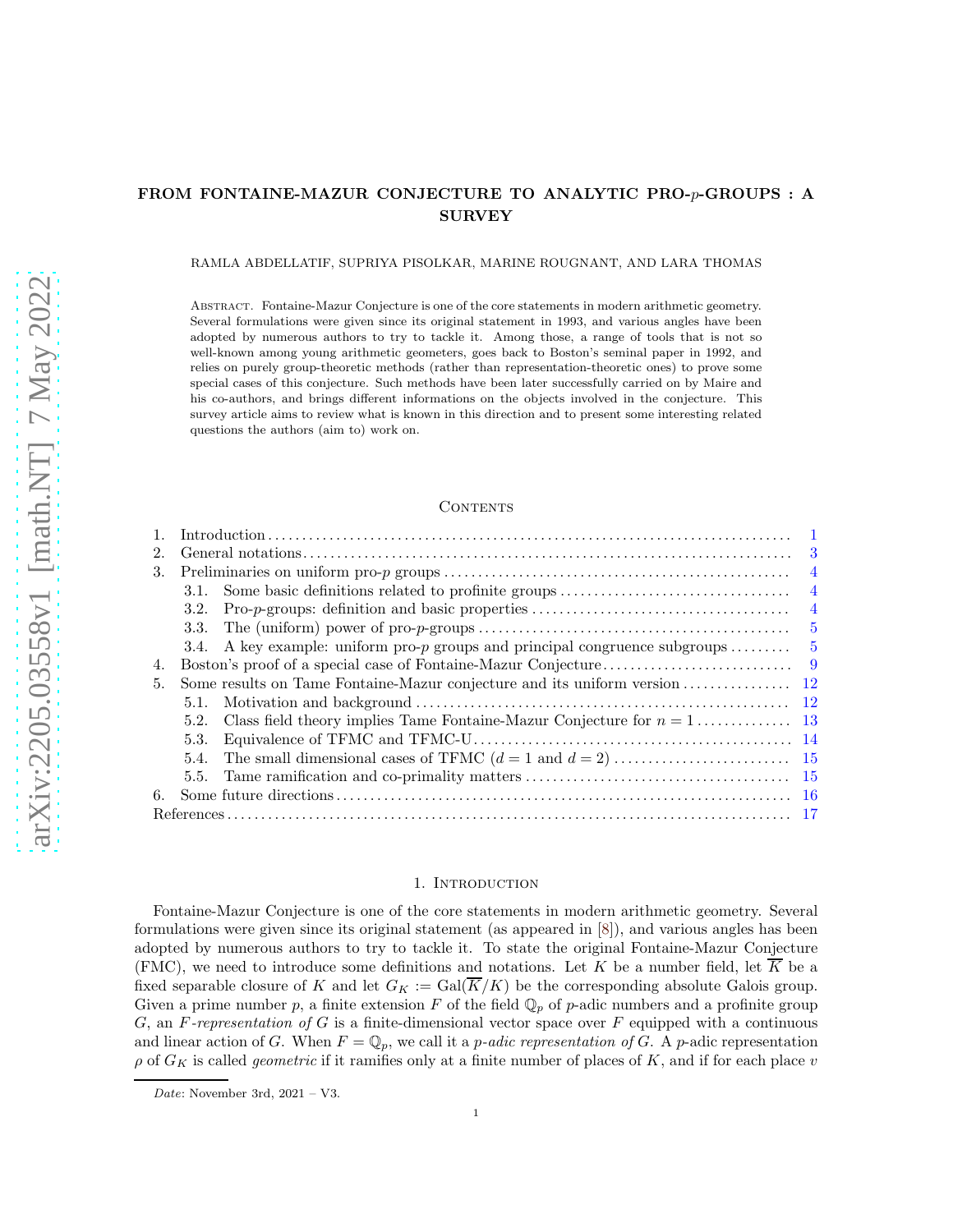<span id="page-1-3"></span>of K above p, the restriction of  $\rho$  to  $G_v$  is potentially semi-stable in the sense of Fontaine [\[9,](#page-16-2) Section 1.8]. Finally, for any integer r, we let  $\mathbb{Q}_p(r)$  denote the r<sup>th</sup> Tate twist of  $\mathbb{Q}_p$ , as defined in [\[27,](#page-16-3) §3].

<span id="page-1-0"></span>**Conjecture 1.1** (Fontaine, Mazur). An irreducible p-adic representation of  $G_K$  is geometric if, and only if, it is isomorphic to a subquotient of an étale cohomology group with coefficients in  $\mathbb{Q}_p(r)$ , for some  $r \in \mathbb{Z}$ , of a (projective, smooth) algebraic variety over K.

In short, Fontaine-Mazur conjecture predicts that  $p$ -adic representations of global Galois groups that are potentially semi-stable at primes dividing  $p$  and unramified outside finitely many places ought to come from algebraic geometry.

In the recent years, substantial progress has been made using  $p$ -adic representations and deformation theory, allowing for instance Kisin [\[15\]](#page-16-4) to prove the original conjecture for 2-dimensional representations. Applied to  $K = \mathbb{Q}$ , this special case of the conjecture asserts that potentially semi-stable representations with odd determinant come from modular forms.

**Conjecture 1.2** (Fontaine-Mazur Conjecture for  $n = 2$ ). Let  $\rho : \text{Gal}(\overline{\mathbb{Q}}/\mathbb{Q}) \to GL_2(\mathbb{Q}_p)$  be an odd, irreducible representation that is unramified outside finitely many primes and whose restriction to the decomposition group at p is potentially semistable with distinct Hodge-Tate weights. Then  $\rho$  is the twist of a Galois representation associated to a modular form of weight  $k \geq 2$ .

Kisin's proof relies on an intimate connection between modularity lifting theorems, the Breuil-Mézard conjecture [\[2\]](#page-16-5), and Breuil's p-adic local Langlands correspondence for  $GL_2$  [\[3,](#page-16-6)[4\]](#page-16-7). We are here interested in a different approach, which can be motivated as follows. First note that, together with a well-known conjecture of Tate, Conjecture [1.1](#page-1-0) implies the following conjecture, which is elementary to state but completely out of reach for now.

<span id="page-1-1"></span>Conjecture 1.3 (Weak Fontaine-Mazur Conjecture). Every unramified pro-p-extension of K whose Galois group is p-adic analytic is finite.

Now recall that in [\[10\]](#page-16-8), Golod and Shafarevich proved the existence of a number field K and a prime  $p$ such that K admits an everywhere unramified infinite pro- $p$  extension L. Conjecture [1.3](#page-1-1) then claims that the Galois group of this extension  $L/K$  cannot be an infinite analytic pro-p group (i.e. something that is isomorphic to a closed subgroup of  $GL_n(\mathbb{Z}_p)$  for some positive integer n). Hence the idea here is that a counter-example to Conjecture [1.3](#page-1-1) would produce an everywhere unramified Galois representation with infinite image, which cannot "come from algebraic geometry" in the sense of Conjecture [1.1.](#page-1-0)

From Lazard's seminal work on  $p$ -adic analytic groups [\[17,](#page-16-9) III, 3.4.3], we know that any finite-dimensional p-adic analytic group contains a finite index open uniform subgroup. Thus we can reformulate Conjecture [1.3](#page-1-1) as follows.

<span id="page-1-2"></span>Conjecture 1.4 (Uniform Fontaine-Mazur Conjecture (UFMC)). There is no number field K for which there exists an infinite everywhere unramified Galois pro-p extension L such that  $Gal(L/K)$  is uniform.

A major advantage in considering uniform groups is that they have a simple characterisation (in terms of filtration by their subgroups) that analytic pro-p-groups do not satisfy in general. (Recall that a finitely generated pro-*p*-group is analytic if, and only if, it has a powerful subgroup of finite index.)

The first evidence for the truth of Conjecture [1.4](#page-1-2) were given by N. Boston in  $[5, 6]$  $[5, 6]$ , using purely group-theoretic methods based on the connections between powerful pro-p-groups and uniform prop-groups instead of representation-theoretic tools. The goal of this paper is to introduce these purely group-theoretic tools, which are not so well-known among (young) arithmetic geometers, and to review some of the main results they bring about various conjectures related to Conjectures [1.1](#page-1-0) and [1.4.](#page-1-2) We also present some related questions on which is based current and future works of the authors. We think that this survey paper may be of interest to anyone willing to have a different viewpoint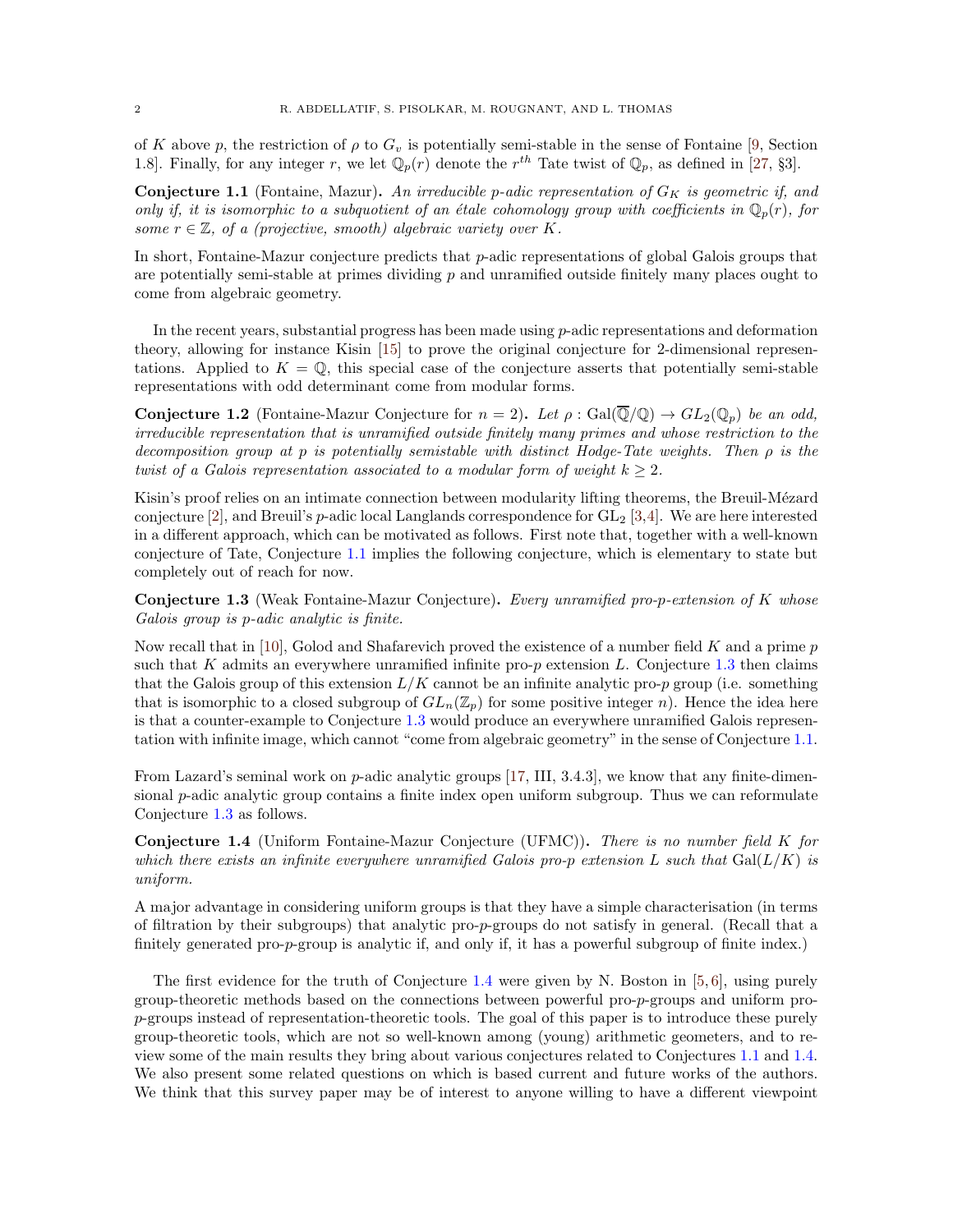<span id="page-2-4"></span>on Fontaine-Mazur Conjecture, which does not require advanced knowledge in  $p$ -adic representation theory and underlines the number-theoretic nature of the problem.

This paper is organised as follows. After gathering in Section [3](#page-3-0) the definitions and basic results we need about (uniform) pro-p-groups, we devote Section  $4$  of this paper to study the proofs of the main result of [\[5\]](#page-16-10), which is the following special case of Conjecture [1.4,](#page-1-2) and its generalisation to cyclic extensions of degree prime to  $p$ , which is the main result of  $[6]$ .

<span id="page-2-2"></span>**Theorem 1.5** (Boston). Given a prime number p and a number field  $F$ , let  $K$  be a normal extension of F of prime degree  $\ell \neq p$  and such that p does not divide  $h(F)$ , the class number of F. Then there is no infinite, everywhere unramified, Galois, pro-p extension L of K such that  $L/F$  is Galois and  $Gal(L/K)$  is uniform.

The main ingredient of the group-theoretic methods used to prove these results is the cyclic action on  $Gal(L/K)$  of a generator  $\sigma$  of the Galois group  $Gal(K/F)$ . This works quite well when the action of  $\sigma$  on Gal( $L/K$ ) has no non-trivial fixed point. The study of such actions is in the spirit of what did later Hajir and Maire in [\[12\]](#page-16-12), where they attempted to extend Boston's strategy to the case of (tamely) ramified extensions  $L/K$ . The challenge here is to handle the fixed points introduced by ramification and, as a consequence, the constraints posed on the arithmetic of  $L/K$ .

This work of Hajir and Maire motivates our interest in the two following Fontaine-Mazur-style conjectures, where we consider  $p$ -adic representations that are finitely and tamely ramified: they are respectively known as Tame Fontaine-Mazur Conjecture (TFMC) [\[8,](#page-16-1) 5a] and Tame Fontaine-Mazur Conjecture - Uniform version (or Uniform Tame Fontaine-Mazur Conjecture, UTFMC).

<span id="page-2-1"></span>**Conjecture 1.6** (Tame Fontaine-Mazur Conjecture). Let  $K$  be a number field and  $S$  be a finite set of places of K that are prime to p. Let  $G_S := \text{Gal}(K_S/K)$ , where  $K_S$  denotes the maximal pro-pextension of K that is unramified outside S. Then any p-adic representation of  $G<sub>S</sub>$  has finite image.

The idea behind this statement is that the eigenvalues of a Frobenius element must become roots of unity under the action of a finitely tamely ramified p-adic representation. In this case, the image of such a representation is solvable, hence finite by class field theory. Class field theory also helps to prove that the conjecture holds for one-dimensional representations: we do this in Section [5.2.](#page-12-0) For higher-dimensional representations, Conjecture [1.6](#page-2-1) seems for now out of reach in general.

<span id="page-2-3"></span>**Conjecture 1.7** (Tame Fontaine-Mazur Conjecture - Uniform version). Let K be a number field, and  $\Gamma$  be a uniform pro-p group of dimension  $d > 2$  (hence infinite). Then there does not exist a finitely and tamely ramified Galois extension  $L/K$  whose Galois group  $Gal(L/K)$  is isomorphic to  $\Gamma$ .

We elaborate on how these statements connect in Section [5,](#page-11-0) and on how the assumptions made matter. In particular, we discuss a counterexample to Fontaine-Mazur Conjecture when ramification at  $p$  is allowed. In Section [6,](#page-15-0) we expose some connected questions that are of interest to us.

### 2. General notations

<span id="page-2-0"></span>From now on, we fix a prime integer p. We let  $\mathbb{Q}_p$  be the field of p-adic numbers and  $\mathbb{Z}_p$  be its ring of integers. Since the ring  $\mathbb{Z}_p$  is isomorphic to the projective limit  $\varprojlim \mathbb{Z}/p^k\mathbb{Z}$ , there exists, for  $k\geq 1$ any integer  $k \ge 1$ , a natural ring isomorphism  $\psi_k : \mathbb{Z}_p/p^k \mathbb{Z}_p \simeq \mathbb{Z}/p^k \mathbb{Z}$ . These ring isomorphisms allows us to define principal congruence subgroups in this p-adic setting as follows. Given any integer  $n \geq 2$ , we consider the special linear group  $SL_n(\mathbb{Z}_p)$ , which is a maximal open compact subgroup of  $SL_n(\mathbb{Q}_p)$ . For any integer  $k \geq 1$ , we can then define the  $k^{th}$ -principal congruence subgroup of  $SL_n(\mathbb{Z}_p)$ as  $\Gamma_{n,k} := \ker \left( \mathrm{SL}_n(\mathbb{Z}_p) \twoheadrightarrow \mathrm{SL}_n(\mathbb{Z}/p^k\mathbb{Z}) \right)$ . Note that we use this  $\Gamma_{n,k}$  notation instead of the classical  $K_n(k)$  notation to make the connection with the Galois context more apparent in the sequel.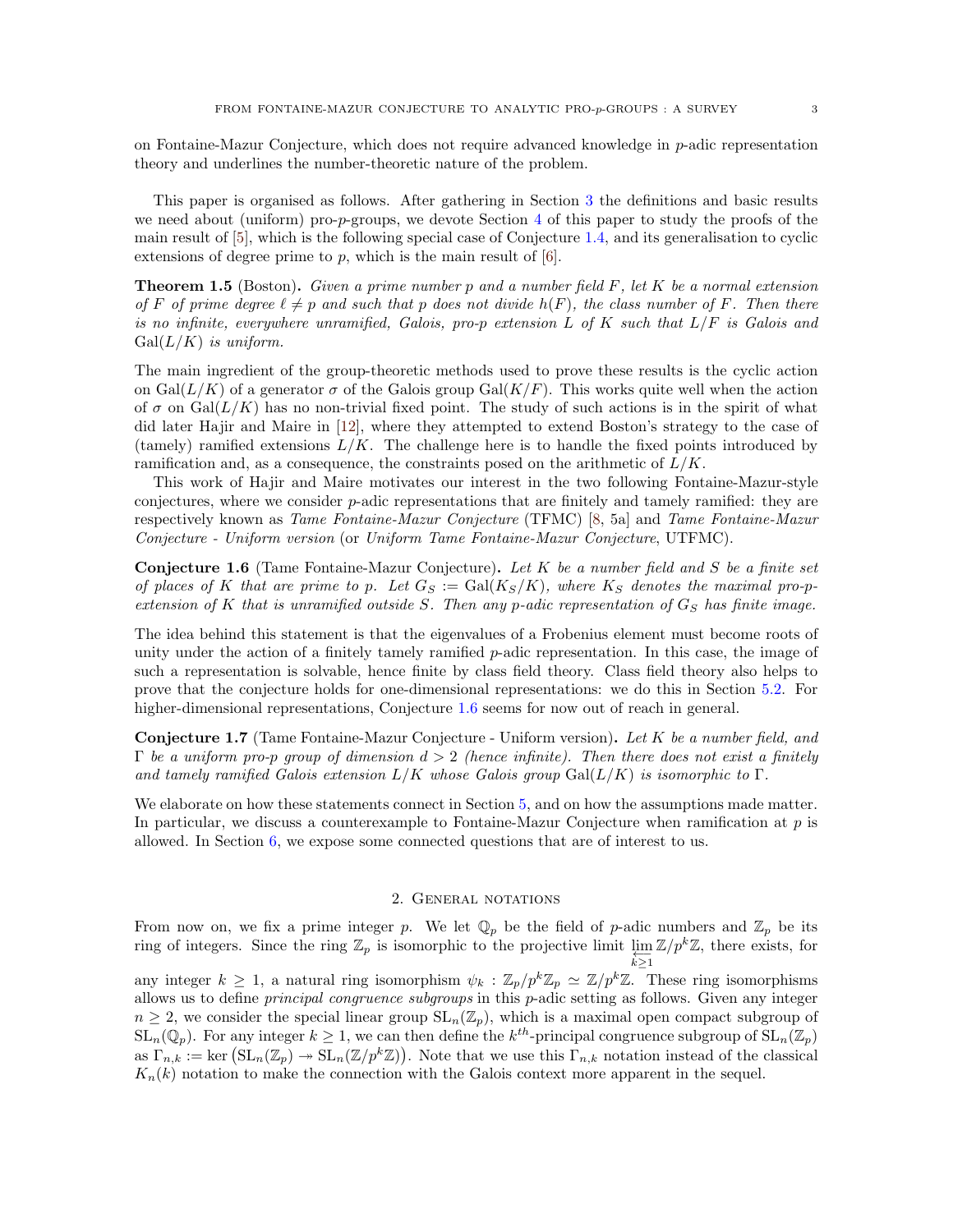<span id="page-3-5"></span>Assume that we are given a group G. For any subsets X, Y of G and any positive integer n, we write  $X^n$ (resp.  $[X, Y]$ ) for the subgroup of G generated by  $\{x^n | x \in X\}$  (resp. by  $\{[x, y] := x^{-1}y^{-1}xy, (x, y) \in$  $X \times Y$ ). As usual, for any subgroup H of G, we let  $[G : H]$  denote the index of H in G.

Also, if Γ is a topological space and if  $\Omega$  is a subset of Γ, then  $\overline{\Omega}$  denotes the closure of  $\Omega$  in Γ. If Γ is moreover a topological group, a closed subgroup of  $\Gamma$  is called *topologically characteristic* when it is stable under all continuous group automorphisms of Γ.

### 3. Preliminaries on uniform pro-p groups

<span id="page-3-0"></span>Our main reference for this section is [\[7\]](#page-16-13). The goal here is to recollect all the information we need on uniform pro-p-groups to understand how they connect to Fontaine-Mazur conjecture in the view of Boston's methods. The reader who is already familiar with uniform pro-p-groups can hence skip this section and directly go to Section [4.](#page-8-0)

# <span id="page-3-1"></span>3.1. Some basic definitions related to profinite groups.

We start by recalling some basic definitions, coming from [\[7,](#page-16-13) Chapter 1], which are fundamental for our purpose. The first definition we make is exactly [\[7,](#page-16-13) Definition 1.1].

**Definition 3.1.** A profinite group is a compact Hausdorff topological group whose open subgroups form a basis of neighbourhoods of the identity.

According to [\[7,](#page-16-13) Proposition 1.3], this is equivalent to the usual definition of profinite groups as inverse limits of finite groups.

**Definition 3.2.** A profinite group G is *finitely generated* if it contains a finite subset X such that X topologically generates  $G$ , i.e. such that G is the smallest closed subgroup of G containing X.

Given a profinite group, we can also define its Frattini subgroup, which is one of the key tools in the forthcoming study of uniform pro-p-groups, as follows (see [\[7,](#page-16-13) Definition 1.8]).

**Definition 3.3.** Let G be a profinite group. The Frattini subgroup is defined as  $\Phi(G) := \bigcap M$ , where the intersection runs over all maximal proper open subgroups of G.

# <span id="page-3-2"></span>3.2. Pro-p-groups: definition and basic properties.

Among all profinite groups, we will have a special interest in those coming as projective limits of  $p$ -groups: the so-called pro- $p$ -groups, which we define now, following [\[7,](#page-16-13) Definition 1.10].

**Definition 3.4.** A pro-p group is a profinite group in which every open normal subgroup has index equal to a power of p.

Note that [\[7,](#page-16-13) Proposition 1.12] ensures that pro-*p*-groups are exactly groups that are isomorphic to inverse limits of  $p$ -groups. (Recall that a  $p$ -group is just a finite group of  $p$ -power order.)

A nice characterisation of finitely generated pro-p-groups comes from the topology of their Frattini subgroup, as proven in [\[7,](#page-16-13) Proposition 1.14].

<span id="page-3-3"></span>**Proposition 3.5.** A pro-p-group G is finitely generated if, and only if, its Frattini subgroup  $\Phi(G)$  is open in G.

In the case of pro-p-groups, we can interestingly go beyond Frattini subgroups via the notion of lower p-series, defined as follows in [\[7,](#page-16-13) Definition 1.15].

<span id="page-3-4"></span>**Definition 3.6.** The lower p-series of a pro-p-group G is the series  $(P_i(G))_{i\geq 1}$  of topologically characteristic subgroups of G defined by  $P_1(G) = G$  and:  $\forall i \geq 1$ ,  $P_{i+1}(G) := P_i(G)^p[P_i(G), G]$ .

The next key proposition shows how the Frattini subgroup of a pro-p-group is actually encoded in the lower p-series [\[7,](#page-16-13) Proposition 1.13].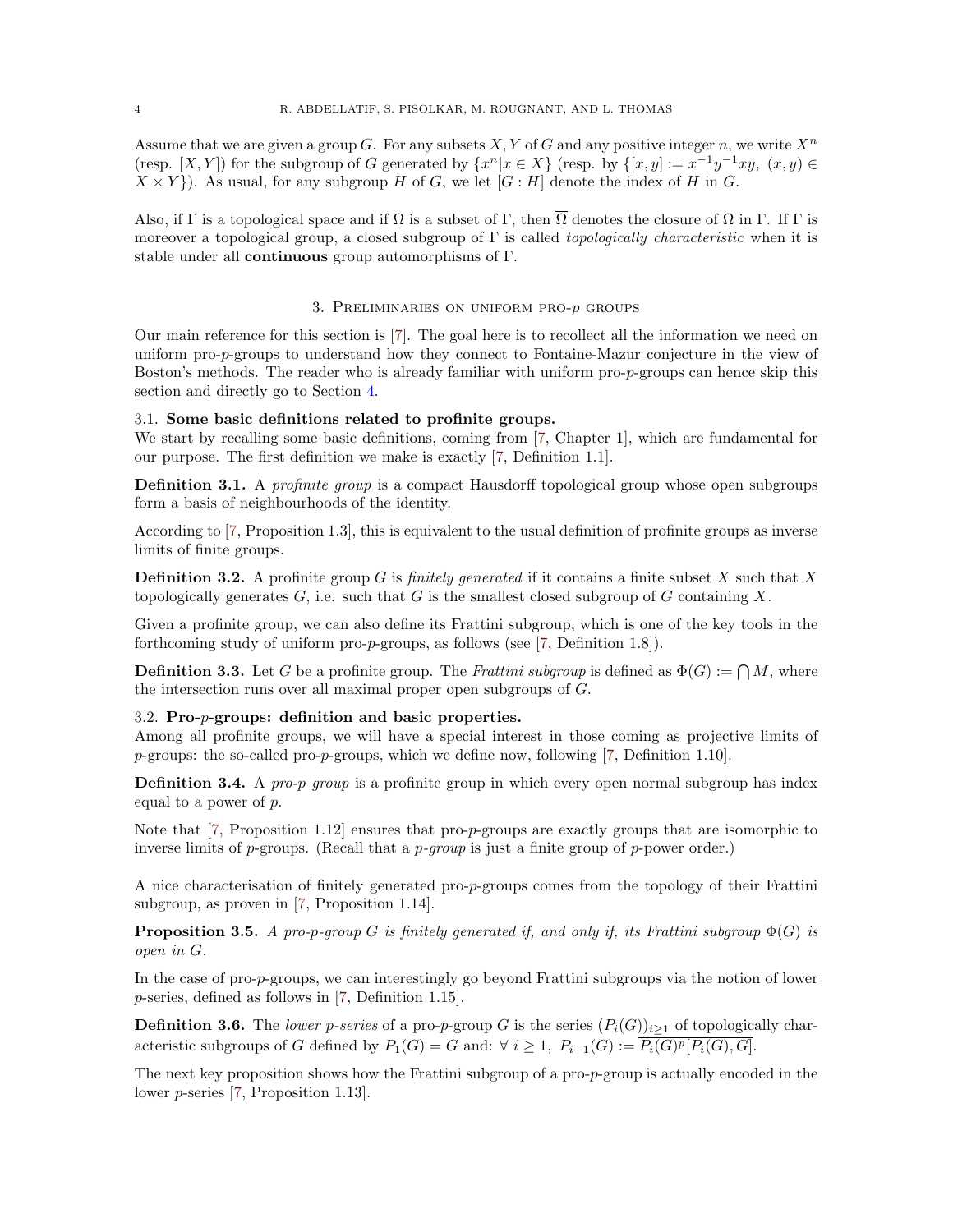<span id="page-4-7"></span><span id="page-4-4"></span>**Proposition 3.7.** For any pro-p-group G, we have  $\Phi(G) = P_2(G) = \overline{G^p[G, G]}$ .

If G is a finitely generated pro-p-group, then the quotient  $G/\Phi(G)$  is a finite-dimensional  $\mathbb{F}_p$ -vector space (see [\[7,](#page-16-13) Proposition 3.7] for further details on this statement). We can hence define the following integer.

<span id="page-4-3"></span>**Definition 3.8.** For any finitely generated pro-p-group G, we let  $d(G)$  be the dimension of  $G/\Phi(G)$ as  $\mathbb{F}_p$ -vector space:

$$
d(G) := \dim_{\mathbb{F}_p} G/\Phi(G) .
$$

According to [\[7,](#page-16-13) Proposition 3.7], this integer is also equal to the minimal cardinality of a topological generating set for G. We will see later that, in good cases,  $d(G)$  is also equal to the dimension of G as a p-adic analytic group, provided that such a structure exists on G.

# <span id="page-4-0"></span>3.3. The (uniform) power of pro-p-groups.

We still consider the case of (pro-)p-groups, and we introduce now the following notion of powerfulness  $(as in [7, Definition 2.1]).$  $(as in [7, Definition 2.1]).$  $(as in [7, Definition 2.1]).$ 

**Definition 3.9.** We say that a p-group G is powerful when one of the following holds:

- either p is odd, and  $G/G^p$  is an abelian group;
- or  $p = 2$ , and  $G/G<sup>4</sup>$  is an abelian group.

We say that a pro-p-group G is powerful when the analoguous alternative, with  $G<sup>p</sup>$  and  $G<sup>4</sup>$  respectively replaced by their closure  $\overline{G^p}$  or  $\overline{G^4}$  in G, holds.

According to [\[7,](#page-16-13) Corollary 3.3], powerful pro-p-groups can equivalently be defined as inverse limits of powerful p-groups in which all transition maps are surjective.

We are now ready to define the first of our key notions, namely *uniform pro-p-groups*, as follows. [\[7,](#page-16-13) Definition 4.1].

<span id="page-4-2"></span>**Definition 3.10.** A *uniformly powerful pro-p group G* (or: *uniform pro-p-group*) is a powerful, finitely generated pro-p-group G such that:  $\forall i \geq 1$ ,  $[P_i(G): P_{i+1}(G)] = [G: P_2(G)].$ 

Note that the assumptions in Definition [3.10](#page-4-2) ensure that  $P_2(G) = \Phi(G)$  is open in G. Another exciting feature of uniform pro-p-groups is that they are automatically endowed with a structure of p-adic analytic group. The reader interested in more information about the general setting of  $p$ -adic analytic groups should refer to Lazard's seminal paper [\[17\]](#page-16-9), which remains to our knowledge the best reference so far on this topic. For now, we only need the following existence result [\[7,](#page-16-13) Theorem 8.32].

<span id="page-4-5"></span>**Theorem 3.11.** A topological group has a structure of p-adic analytic group if, and only if, it contains an open subgroup which is a uniform pro-p-group.

In particular, this theorem ensures that uniform pro-p-groups themselves always have a structure of  $p$ -adic analytic group. According to [\[7,](#page-16-13) Theorem 8.36], their dimension as analytic group is then equal to the integer  $d(G)$  given by Definition [3.8.](#page-4-3)

# <span id="page-4-1"></span>3.4. A key example: uniform pro-p groups and principal congruence subgroups.

The goal of this subsection is to prove the following result [\[7,](#page-16-13) Theorem 5.2], where the principal congruence subgroups  $\Gamma_{n,k}$  are those we defined in Section [2.](#page-2-0)

<span id="page-4-6"></span>**Theorem 3.12.** Let  $n \geq 2$  be an integer.

- (1) If p is odd, then the first principal congruence subgroup  $\Gamma_{n,1} \subset SL_n(\mathbb{Z}_p)$  is a uniform pro-pgroup of dimension  $n^2-1$ .
- (2) If  $p = 2$ , then the second principal congruence subgroup  $\Gamma_{n,2} \subset SL_n(\mathbb{Z}_2)$  is a uniform pro-pgroup of dimension  $n^2 - 1$ .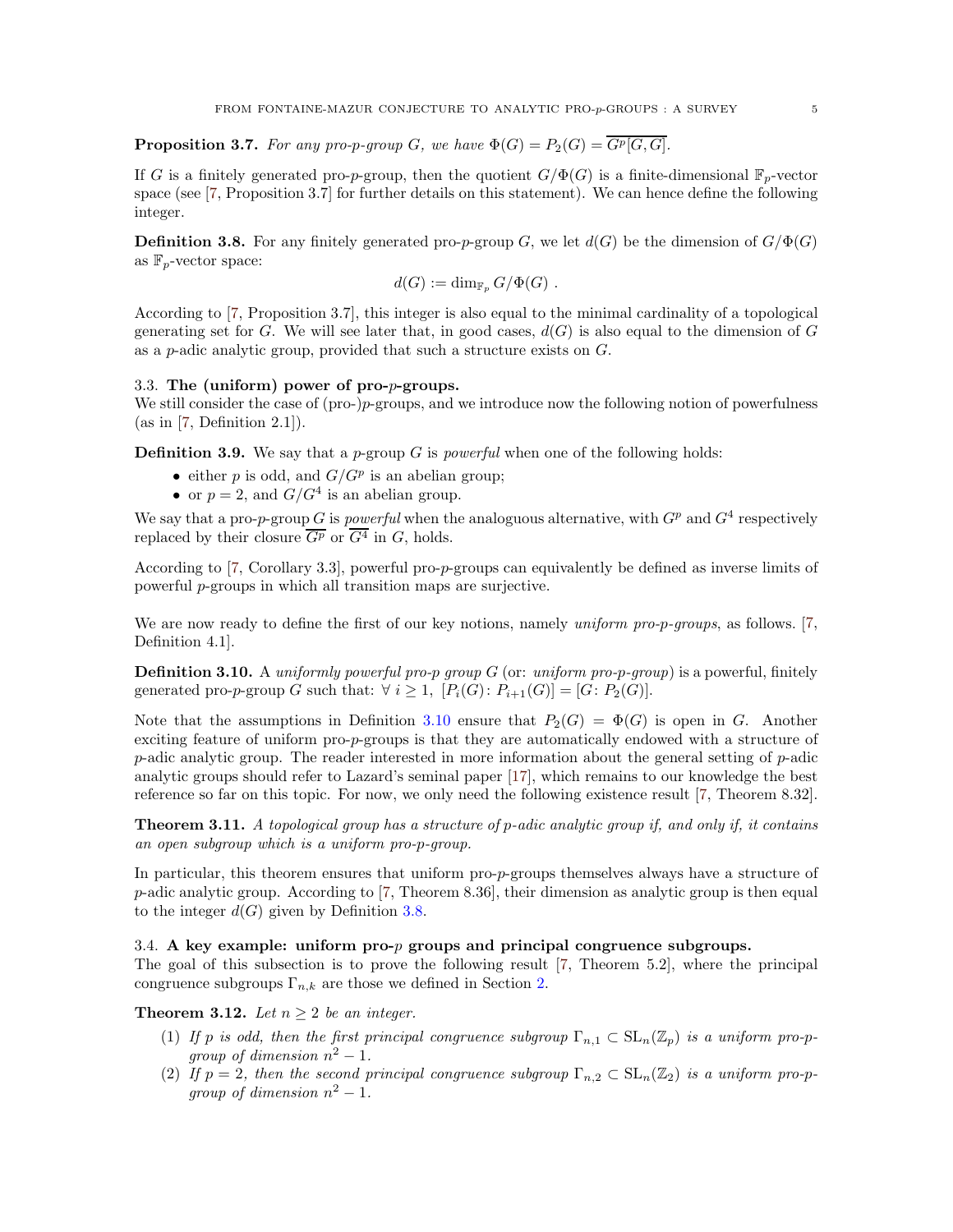<span id="page-5-1"></span>For instance, we obtain for  $n = 2$  that for  $p \geq 3$ ,  $\Gamma_1 := \ker(\mathrm{SL}_2(\mathbb{Z}_p) \to \mathrm{SL}_2(\mathbb{F}_p))$  is a uniform pro-pgroup of dimension 3, while  $\Gamma_2 := \ker \left( \mathrm{SL}_2(\mathbb{Z}_2) \to \mathrm{SL}_2(\mathbb{Z}/4\mathbb{Z}) \right)$  is a pro-2-group of dimension 3. Also note that, for  $n = 1$ ,  $\Gamma_{1,m}$  is the trivial group for any integer  $m \geq 1$ , and any prime p, which explains why we assume  $n \geq 2$  in the previous theorem.

Though the proof of this fact is essentially given in [\[7,](#page-16-13) Theorem 5.2], we collect here the relevant facts and definitions on which it is based to ease later reference. For convenience, once  $n$  is fixed, we write  $\Gamma_m$  instead of  $\Gamma_{n,m}$  to avoid this cumbersome notation as often as possible. Otherly said, we now fix an integer  $n \geq 2$  and a prime p and we set:

$$
\forall m \geq 1, \Gamma_m := \ker(\mathrm{SL}_n(\mathbb{Z}_p) \to \mathrm{SL}_n(\mathbb{Z}/p^m\mathbb{Z})) .
$$

<span id="page-5-0"></span>**Lemma 3.13.** For every  $m \geq 1$ , the group  $\Gamma_m$  is a pro-p group. In fact, we have

$$
\Gamma_m \cong \varprojlim_{r \ge 1} \Gamma_m / \Gamma_{m+r},
$$

with each  $\Gamma_m/\Gamma_{m+r}$  being a finite p-group. Moreover,  $\Gamma_m/\Gamma_{m+1}$  is isomorphic to the additive group  $\mathfrak{sl}_n(\mathbb{F}_p)$  of matrices in  $M_n(\mathbb{F}_p)$  with trace 0.

*Proof.* Let m be a positive integer. The obvious projection map  $\Gamma_m \to \varprojlim_{r \geq 1}$  $\Gamma_m/\Gamma_{m+1}$  is injective since we have  $\bigcap$  $\prod_{r\geq 1} \Gamma_{m+r} = \{I_n\}.$  Conversely, any compatible sequence in  $\varprojlim_{r\geq 1} \Gamma_m/\Gamma_{m+r}$  provides an element of  $M_n(\mathbb{Z}_p)$  that is congruent to  $I_n$  modulo  $p^m$ . By continuity of the determinant function, this element must have determinant 1, so we have the desired isomorphism.

We now show that each  $\Gamma_m/\Gamma_{m+r}$  is a (finite) p-group. By induction on r, it is enough to prove that  $\Gamma_m/\Gamma_{m+1}$  is a finite p-group. To do this, we consider the map  $\varphi_m : \Gamma_m \to M_n(\mathbb{Z}_p)$  defined by  $\varphi_m(x) := p^{-m} (x - I_n)$ . One directly checks that  $\varphi_m(\Gamma_{m+1})$  is contained in  $M_n(p\mathbb{Z}_p)$ , so we have a well-defined function  $\overline{\varphi}_m : \Gamma_m/\Gamma_{m+1} \to M_n(\mathbb{Z}_p)/M_n(p\mathbb{Z}_p) \simeq M_n(\mathbb{F}_p)$ .

We claim that  $\overline{\varphi_m}$  is a group homomorphism, for the usual additive group structure on  $M_n(\mathbb{F}_p)$ . Indeed, let  $I_n + p^m a$  and  $I_n + p^m b$  be elements of  $\Gamma_m$ : as  $(I_n + p^m a)(I_n + p^m b) = I_n + p^m (a+b) + p^2 m a b$ , we have that

$$
\varphi_m(I_n + p^m a)(I_n + p^m b)) = \varphi_m(I_n + p^m(a+b) + p^{2m}ab) = a + b + p^m ab.
$$

Since  $a + b + p^m a b \equiv a + b \mod p$ , we obtain as expected that

$$
\overline{\varphi_m}\left(I_n + p^m a\right)\left(I_n + p^m b\right) = a + b \bmod p = \overline{\varphi_m}\left(I_n + p^m a\right) + \overline{\varphi_m}\left(I_n + p^m b\right) .
$$

Now assume that  $[I_n + p^m a] \in \Gamma_m/\Gamma_{m+1}$  is in ker $\overline{\varphi_m}$ . This means that a belongs to  $M_n(p\mathbb{Z}_p)$ , which implies that  $I_n + p^m a = I_n$  belongs to  $\Gamma_{m+1}$ , hence that  $[I_n + p^m a] \in \Gamma_m / \Gamma_{m+1}$  is trivial and that  $\overline{\varphi}_m$ is injective. Since  $M_n(\mathbb{F}_p)$  is a finite-dimensional  $\mathbb{F}_p$ -vector space, we obtain that  $\Gamma_m/\Gamma_{m+1} \simeq \text{Im }\overline{\varphi_m}$ is a finite p-group.

To conclude, we are left to check that the image of  $\overline{\varphi_m}$  is isomorphic to  $\mathfrak{sl}_n(\mathbb{F}_p)$ . First, consider an element  $I_n + p^m a$  of  $\Gamma_m$  and let  $f_a(X) = \sum_{n=1}^n a_n$  $_{k=0}$  $\alpha_k X^k \in \mathbb{Z}_p[X]$  be the characteristic polynomial of a.

Then the characteristic polynomial of  $-p^m a$  is equal to  $f_{-p^m a}(X) = \sum_{n=1}^n a_n$  $k=0$  $\alpha_k(-p^m)^{n-k}X^k$ . So we have

in particular that  $1 = \det(I_n + p^m a) = f_{-p^m a}(1) = \sum_{n=1}^n$  $k=0$  $\alpha_{n-k}(-p^m)^k$ . Reducing this equality mod  $p^m$ 

shows that  $\alpha_0 - 1 \in p^m \mathbb{Z}_p$ , hence subtracting 1 to it and dividing the result by  $p^m$  gives that

$$
-\alpha_{n-1} + \sum_{k=2}^{n} \alpha_{n-k} (-p^m)^{k-1} = 0.
$$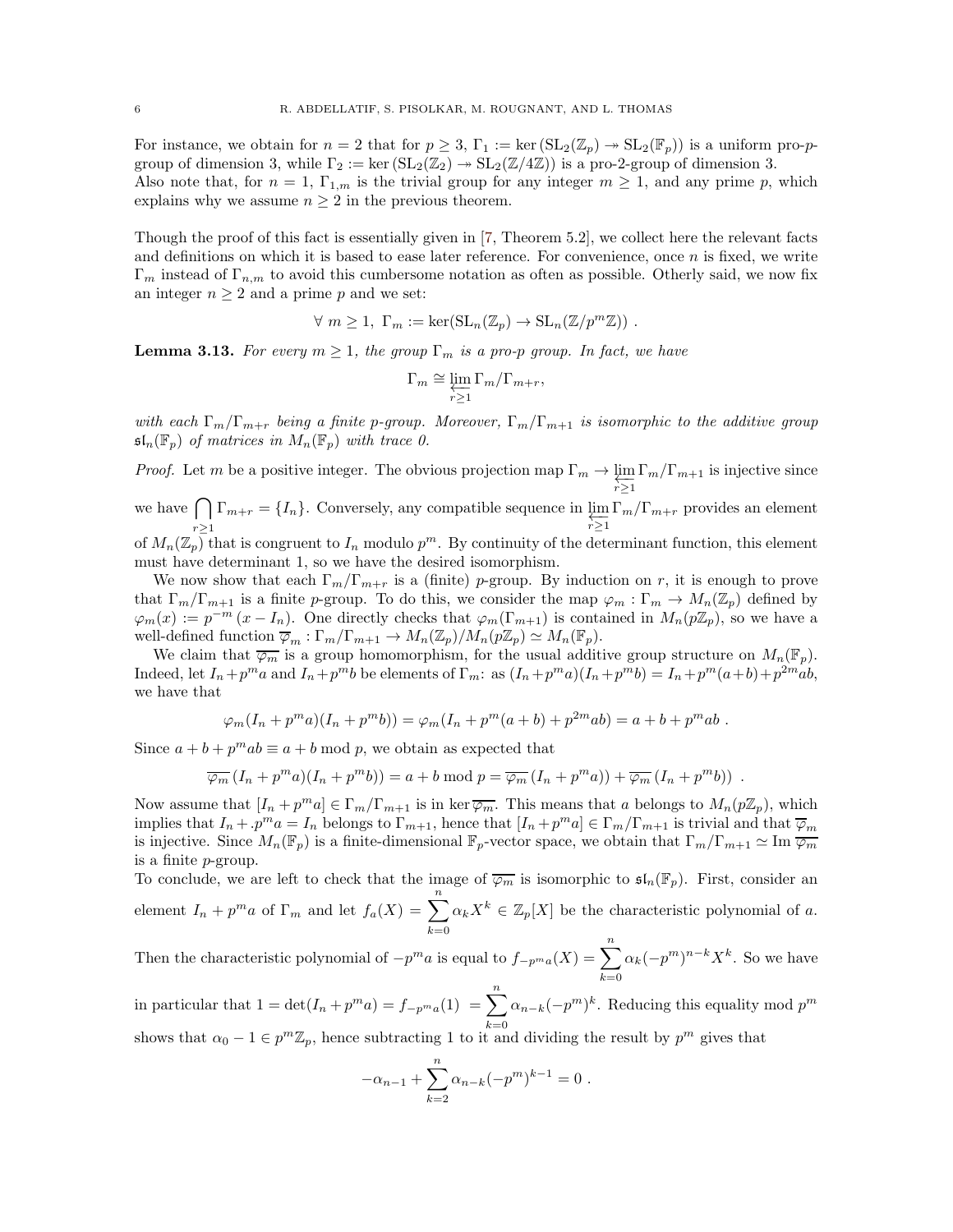<span id="page-6-1"></span>This proves in particular that  $-\alpha_{n-1} = \text{tr}(a)$  is in  $p^m \mathbb{Z}_p$ , hence that  $\text{tr}(a) \equiv 0 \mod p$ , which proves that  $\overline{\varphi_m}(I_n + p^m a)$  lies in  $\mathfrak{sl}_n(\mathbb{F}_p)$  as required.

Conversely, let us check that the image of  $\overline{\varphi_m}$  is equal to  $\mathfrak{sl}_n(\mathbb{F}_p)$ . First recall that, since  $\overline{\varphi_m}$  is injective, it is also a homomorphism of  $\mathbb{F}_p$ -vector spaces. We are hence left to prove that a basis of  $\mathfrak{sl}_n(\mathbb{F}_p)$  is contained in Im  $\overline{\varphi_m}$  to conclude. For  $1 \leq i, j \leq n$ , let  $e_{ij}$  be the matrix whose  $(i, j)$ -th entry is 1 and all other entries are 0. For  $1 \leq i \leq n-1$ , set  $d_i := e_{ii} - e_{nn}$ . Then an  $\mathbb{F}_p$ -basis for  $\mathfrak{sl}_n(\mathbb{F}_p)$  is given by

$$
\{e_{ij}: 1 \le i \ne j \le n\} \sqcup \{d_i: 1 \le i \le n-1\} .
$$

As  $\varphi_m(I_n + p^m e_{ij}) = e_{ij}$  for all  $1 \le i \ne j \le n$  while  $\varphi_m(I_n + p^m d_i) = d_i$  for all  $1 \le i \le n-1$ , we obtain that  $\varphi_m(\Gamma_m/\Gamma_{m+1}) = \mathfrak{sl}_n(\mathbb{F}_p)$ , as claimed.

Until the end of this section, we essentially follow [\[7,](#page-16-13) Section 5.1], making the necessary changes to pass from  $GL_n$  to  $SL_n$  and filling in some missing details. First note that, if  $x \in \Gamma_m$  with  $m \geq 1$ , then  $x^p \in \Gamma_{m+1}$ . Indeed, we can write  $x = I_n + p^m a$  for some  $a \in M_n(\mathbb{Z}_p)$ , and as a and  $I_n$  commute, we have

$$
x^{p} = (I_{n} + p^{m} a)^{p} = I_{n} + \sum_{k=1}^{p} {p \choose k} p^{mk} a^{m} \equiv I_{n} \bmod p^{m+1},
$$

since p divides  $\binom{p}{k}$  for all  $1 \le k \le p-1$ . Following [\[7,](#page-16-13) Lemma 5.1], we will now see that, unless  $p=2$ and  $m = 1$ , the p-th power map  $\Gamma_m \to \Gamma_{m+1}$  is actually surjective.

<span id="page-6-0"></span>**Lemma 3.14.** Let p be a prime and m be a positive integer. If p is odd, or if  $p = 2$  and  $m \ge 2$ , then every element of  $\Gamma_{m+1}$  is the p-th power of an element of  $\Gamma_m$ .

*Proof.* Let  $a \in M_n(\mathbb{Z}_p)$  be such that  $\det(I_n + p^{m+1}a) = 1$ . We are looking for some  $x \in M_n(\mathbb{Z}_p)$  such that  $\det(I_n + p^m x) = 1$  and  $(I_n + p^m x)^p = I_n + p^{m+1}a$ . We will find it by successive approximations, which means that we will produce a sequence  $(x_k)_{k>0}$  of elements of  $M_n(\mathbb{Z}_p)$  such that:

$$
\forall k \ge 0, \ \det(I_n + p^m x_k) \equiv 1 \bmod p^{m+1+k} \text{ and } (I_n + p^m x_k)^p \equiv I_n + p^m a \bmod p^{m+1+k}
$$

Then  $x := \lim_{r \to \infty} x_r$  will satisfy the expected conditions. First note that the congruence condition  $I_n + p^m a \equiv (I_n + p^{m-1}x_r)^p \mod{p^{m+r}}$  together with the equality  $\det(I_n + p^m a) = 1$  already ensures that  $\det(I_n + p^{m-1}x_r)^p \equiv 1 \mod p^{m+r}$ . Since we know that  $\det(I_n + p^{m-1}a) \in 1 + p\mathbb{Z}_p$ , it follows that  $\det(I_n + p^{m-1}x_r) \equiv 1 \mod p^{m+r}$ . This shows that we do not need to check whether the determinant congruence holds when constructing the sequence  $(x_r)_{r>1}$  as it will automatically be true.

We start by constructing  $x_1$ . Note that, so long as m is in the supposed range, we have

$$
(I_n + p^{m-1}a)^p = I_n + p^ma + \sum_{k=2}^p \binom{p}{k} (p^{m-1}a)^k \equiv I_n + p^ma \bmod p^{m+1}
$$

Thus we may set  $x_1 := a$ .

Now suppose that there exists some integer  $r \geq 1$  for which we built some  $x_r \in M_n(\mathbb{Z}_p)$  satisfying  $I_n + p^m a \equiv (I_n + p^{m-1}x_r)^p \mod p^{m+r}$ . Then there exists some  $c \in M_n(\mathbb{Z}_p)$  such that

$$
(I_n + p^{m-1}x_r)^p = I_n + p^ma + p^{m+r}c.
$$

Now note that we could expand the left-hand side of this equality as a  $\mathbb{Z}$ -linear combination of powers of  $x_r$ : this shows that both a and c can be expressed as a  $\mathbb{Q}_p$ -linear combination of powers of  $x_r$ , which implies that all of  $a, c$  and  $x_r$  commute. Let us set

$$
z := (I_n + p^{m-1}x_r)^{-(p-1)}c
$$
 and  $x_{r+1} := x_r - p^r z$ .

.

.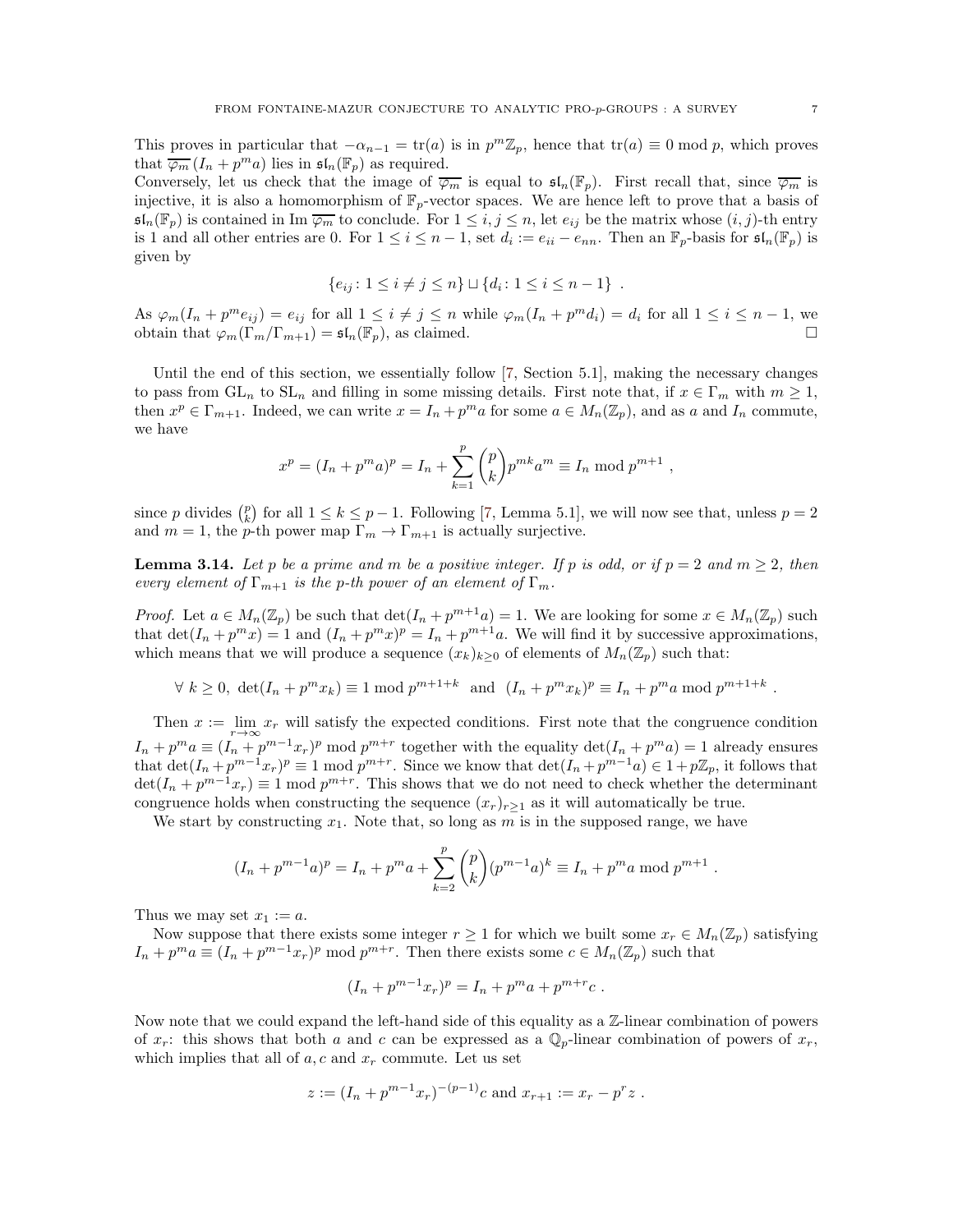<span id="page-7-1"></span>Then  $x_{r+1}$  satisfies the desired congruence, as we have:

$$
(I_n + p^{m-1}x_{r+1})^p = ((I_n + p^{m-1}x_r) - p^{m+r-1}z)^p
$$
  
= 
$$
\sum_{k=0}^p {p \choose k} (I_n + p^{m-1}x_r)^{p-k} (-p^{m+r-1}z)^k
$$
  
= 
$$
(I_n + p^{m-1}x_r)^p + \sum_{k=1}^p (-1)^k {p \choose k} (I_n + p^{m-1}x_r)^{p-k} p^{(m+r-1)k}z^k
$$
  
= 
$$
I_n + p^m a + p^{m+r}c + \sum_{k=1}^p (-1)^k {p \choose k} (I_n + p^{m-1}x_r)^{p-k} p^{(m+r-1)k}z^k,
$$

which implies that

$$
(I_n + p^{m-1}x_{r+1})^p \equiv I_n + p^ma + p^{m+r}c - p(I_n + p^{m-1}x_r)^{p-1}p^{m+r-1}z \mod p^{m+r+1}
$$
  
i.e.  $(I_n + p^{m-1}x_{r+1})^p \equiv I_n + p^ma \mod p^{m+r+1}$ .

As we have  $x_{r+1} - x_r = -p^r z$  by construction,  $x := \lim_{r \to \infty} x_r$  is well-defined, which ends the proof.  $\Box$ 

The two next results come from [\[7,](#page-16-13) Theorem 5.2].

<span id="page-7-0"></span>Corollary 3.15. Let  $p$  be a prime integer.

- If p is odd, then  $P_i(\Gamma_1) = \Gamma_i$  for all  $i \geq 1$ .
- If  $p = 2$ , then  $P_i(\Gamma_2) = \Gamma_{i+1}$  for all  $i \geq 1$ .

*Proof.* Set  $\varepsilon := 0$  if p is odd (resp. 1 if  $p = 2$ ). We show by induction on  $i \ge 1$  that  $P_i(\Gamma_{1+\varepsilon}) = \Gamma_{i+\varepsilon}$ . When  $i = 1$ , this follows from the definition of  $P_1$ , so we can suppose that  $P_i(\Gamma_{1+\varepsilon}) = \Gamma_{i+\varepsilon}$  for some  $i \geq 1$ . Note that Lemma [3.14](#page-6-0) then ensures that  $P_i(\Gamma_{1+\varepsilon})^p = \Gamma_{i+\varepsilon}^p = \Gamma_{i+1+\varepsilon}$ .

We claim that  $[P_i(\Gamma_{1+\varepsilon}), \Gamma_{1+\varepsilon}] = [\Gamma_{i+\varepsilon}, \Gamma_{1+\varepsilon}] \subseteq \Gamma_{i+1+\varepsilon}$ . Indeed, let  $I_n + p^{i+\varepsilon} \in \Gamma_{i+\varepsilon}$  and  $I_n + p^{1+\varepsilon}b$ be two elements of  $\Gamma_{1+\varepsilon}$ . Note that we have

$$
(I_n + p^{i+\varepsilon}a)^{-1} = I_n + \sum_{k=1}^{\infty} (-1)^k p^{(i+\varepsilon)k} a^k \equiv I_n - p^{i+\varepsilon}a \bmod p^{i+1+\varepsilon}
$$

.

This hence implies that we have

$$
[I_n + p^{i+\varepsilon}a, I_n + p^{i+\varepsilon}b] \equiv (I_n + p^{i+\varepsilon}a + pb)(1 - p^{i+\varepsilon}a)(I_n + pb)^{-1} \text{ mod } p^{i+1+\varepsilon}
$$
  

$$
\equiv (I_n + pb)(I_n + pb)^{-1} \text{ mod } p^{i+1+\varepsilon}
$$
  

$$
\equiv I_n \text{ mod } p^{i+1+\varepsilon},
$$

hence shows that  $[P_i(\Gamma_{1+\epsilon}), \Gamma_{1+\epsilon}] \subseteq \Gamma_{i+1+\epsilon}$ , and thus we have  $P_i(\Gamma_{1+\epsilon})[P_i(\Gamma_{1+\epsilon}), \Gamma_{1+\epsilon}] \subseteq \Gamma_{i+1+\epsilon}$ . Since  $P_i(\Gamma_{1+\varepsilon}) = \Gamma_{i+1+\varepsilon}$ , we must have equality. As  $\Gamma_{i+1+\varepsilon}$  is open (hence closed) in  $\Gamma_{1+\varepsilon}$ , it follows that  $P_{i+1}(\Gamma_{1+\varepsilon}) = \Gamma_{i+1+\varepsilon}$ , as expected.

**Theorem 3.16.** Let  $p$  be a prime integer.

- If p is odd, then  $\Gamma_1$  is a uniform pro-p-group of dimension  $n^2 1$ .
- If  $p = 2$ , then  $\Gamma_2$  is a uniform pro-2-group of dimension  $n^2 1$ .

*Proof.* As in the proof of Lemma [3.14,](#page-6-0) we will give a uniform proof for the two cases by setting  $\varepsilon := 0$ if p is odd (resp. 1 if  $p = 2$ ). According to Lemma [3.13,](#page-5-0)  $\Gamma_{1+\varepsilon}$  is a pro-p group. Propositions [3.5](#page-3-3) and [3.7](#page-4-4) hence ensure that  $\Gamma_{1+\varepsilon}$  is finitely generated if, and only if,  $P_2(\Gamma_{1+\varepsilon})$  is open in  $\Gamma_{1+\varepsilon}$ . But we know from Corollary [3.15](#page-7-0) that  $P_2(\Gamma_{1+\varepsilon}) = \Gamma_{2+\varepsilon}$ , which is open in  $\Gamma_{1+\varepsilon}$ , so the finite type condition is satisfied.

Now recall that Lemma [3.14](#page-6-0) ensures that  $\Gamma^p_{1+\varepsilon} = \Gamma_{2+\varepsilon}$ . From Lemma [3.13,](#page-5-0) we get that  $\Gamma_{1+\varepsilon}/\Gamma_{2+\varepsilon} \cong$  $\mathfrak{sl}_2(\mathbb{F}_p)$  is abelian, hence  $\Gamma_{1+\varepsilon}$  is powerful. Using similarly that Corollary [3.15](#page-7-0) gives that  $P_i(\Gamma_{1+\varepsilon}) =$  $\Gamma_{i+\varepsilon}$  while Lemma [3.13](#page-5-0) shows that  $\Gamma_j/\Gamma_{j+1} \cong \mathfrak{sl}_n(\mathbb{F}_p)$ , we obtain that  $P_i(\Gamma_{1+\varepsilon})$  also satisfies the necessary condition from Definition [3.10](#page-4-2) for all  $i \geq 1$ . All this finally shows that  $\Gamma_{1+\epsilon}$  is uniform.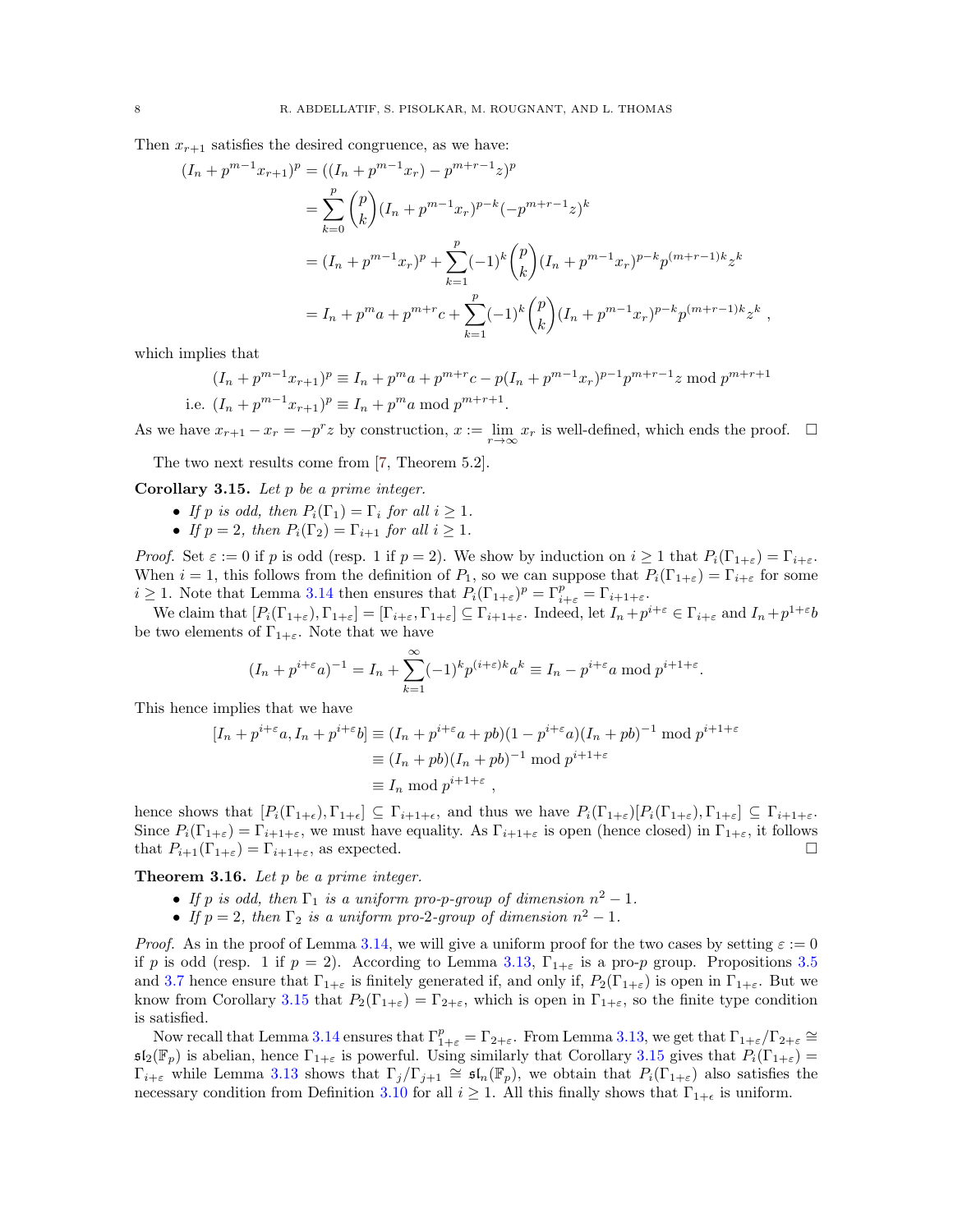<span id="page-8-5"></span>Finally, we calculate the dimension using Lemma [3.13,](#page-5-0) Corollary [3.15](#page-7-0) and Definition [3.10](#page-4-2) as follows: from these statements follows that we have  $\Gamma_{1+\varepsilon}/\Phi(\Gamma_{1_{\varepsilon}}) = \Gamma_{1+\varepsilon}/P_2(\Gamma_{1+\varepsilon}) = \Gamma_{1+\varepsilon}/\Gamma_{2+\varepsilon} \cong \mathfrak{sl}_n(\mathbb{F}_p)$ . Since  $\dim_{\mathbb{F}_p} \mathfrak{sl}_n(\mathbb{F}_p) = n^2 - 1$ , we are done.

We end this section by a well-known result that will be used in Section [5.](#page-11-0) Its proof is as outlined in [\[19,](#page-16-14) Page 1271]. Let G be a finitely generated pro-p-group. For any  $i \geq 1$ , set  $H^i(G) := H^i(G, \mathbb{F}_p)$ and let  $d_p(G) := \dim_{\mathbb{F}_p} H^1(G)$  be the *p*-rank of *G*.

<span id="page-8-1"></span>**Theorem 3.17.** Any uniform subgroup of dimension 1 or 2 has a quotient isomorphic to  $\mathbb{Z}_p$ .

Proving this result requires the following result of Lazard [\[17,](#page-16-9) V, Proposition (2.5.7.1)].

<span id="page-8-2"></span>**Theorem 3.18.** Let G be a uniform group of positive dimension d. Then, for all  $i \geq 1$ , one has

$$
H^i(G) \cong \bigwedge^i(H^1(G)) \ ,
$$

where the exterior product is induced by the cup product.

*Proof of Theorem [3.17.](#page-8-1)* Suppose that G is a uniform pro-p-group of dimension  $d > 1$ . If  $d = 1$ , then G is clearly isomorphic to  $\mathbb{Z}_p$  so we are done. If  $\dim G = \dim_{\mathbb{F}_p} H^1(G, \mathbb{F}_p) = 2$ , then Theorem [3.18](#page-8-2) implies that  $\dim_{\mathbb{F}_p} H^2(G, \mathbb{F}_p) = \dim_{\mathbb{F}_p} \bigwedge^2 H^1(G, \mathbb{F}_p) = 1$ , i.e. that  $H^2(G, \mathbb{F}_p)$  is actually isomorphic to  $\mathbb{F}_p$ . Now note that  $H^1(G,\mathbb{F}_p) = H^1(G^{ab},\mathbb{F}_p)$ . Since  $G^{ab}$  is a finitely generated  $\mathbb{Z}_p$ -module, we can write it as

(3.1) 
$$
G^{ab} \simeq \mathbb{Z}_p^r \times \prod_{s=1}^n \mathbb{Z}/p^{i_s} \mathbb{Z}
$$

for some nonnegative integers  $r, n, i_1, \ldots, i_n$ . Recall that the short exact sequence

<span id="page-8-3"></span>
$$
1 \longrightarrow \mathbb{F}_p \longrightarrow \mathbb{Q}_p/\mathbb{Z}_p \xrightarrow{\times p} \mathbb{Q}_p/\mathbb{Z}_p \longrightarrow 1
$$

leads to the following long exact sequence of cohomology:

$$
0 \longrightarrow H^1(G^{ab}, \mathbb{F}_p) \longrightarrow H^1(G^{ab}, \mathbb{Q}_p/\mathbb{Z}_p) \stackrel{\times p}{\longrightarrow} H^1(G^{ab}, \mathbb{Q}_p/\mathbb{Z}_p) \longrightarrow H^2(G, \mathbb{F}_p) \longrightarrow \dots
$$

Let K and C respectively denote the kernel and the cokernel of  $\times p$ , and let  $d_p(K)$  and  $d_p(C)$  denote their respective dimensions as  $\mathbb{F}_p$ -vector spaces. From what we said above directly follows that

$$
d_p(C) \le d_p(H^2(G, \mathbb{F}_p)) \text{ and } d_p(K) \ge d_p(H^1(G, \mathbb{F}_p)),
$$

<span id="page-8-0"></span>hence we have  $d_p(K) - d_p(C) \ge d_p(H^1(G, \mathbb{F}_p)) - d_p(H^2(G, \mathbb{F}_p)) = 1$ . Since [\(3.1\)](#page-8-3) also ensures that  $d_p(K) - d_p(C) = r = \text{rk}_{\mathbb{Z}_p} G^{ab}$ , we obtain that  $\text{rk}_{\mathbb{Z}_p}(G^{ab}) \geq 1$ , hence  $G^{ab}$  surjects onto  $\mathbb{Z}_p$ .

### 4. Boston's proof of a special case of Fontaine-Mazur Conjecture

In this section, we study the proof of Theorem [1.5](#page-2-2) as given by Boston in [\[5,](#page-16-10)[6\]](#page-16-11). It heavily relies on Lazard's extensive study of p-adic analytic Lie groups, as given in [\[17\]](#page-16-9). Recall in particular that Lazard defined the notion of p-saturated groups and used it to give an algebraic characterisation of p-adic analytic groups, as topological groups containing a topologically finitely generated, open, p-saturated pro-p-group with an integer-valued filtration. In [\[7\]](#page-16-13), the notion of uniform pro-p-groups is used to transpose Lazard's work in a group-theoretic maneer and to obtain a analogue characterization of p-adic analytic groups for odd p, where uniform pro-p-groups play the same role as p-saturated pro-pgroups with integer-valued filtration do in Lazard's statement [\[7,](#page-16-13) Page 81]. Note that in [\[5\]](#page-16-10), Boston used Lazard's terminology (*p-saturated with integer values*) instead of the *uniform group* one. Let us recall here the main statement of [\[5\]](#page-16-10) (namely Theorem 1), as originally stated.

<span id="page-8-4"></span>**Theorem 4.1.** Let K be a normal extension of prime degree  $\ell \neq p$  of a number field F such that  $p \nmid h(F)$ , the class number of F. Then there is no infinite everywhere unramified Galois pro-p extension L of K such that L is Galois over F and  $Gal(L/K)$  is p-saturated with integer values.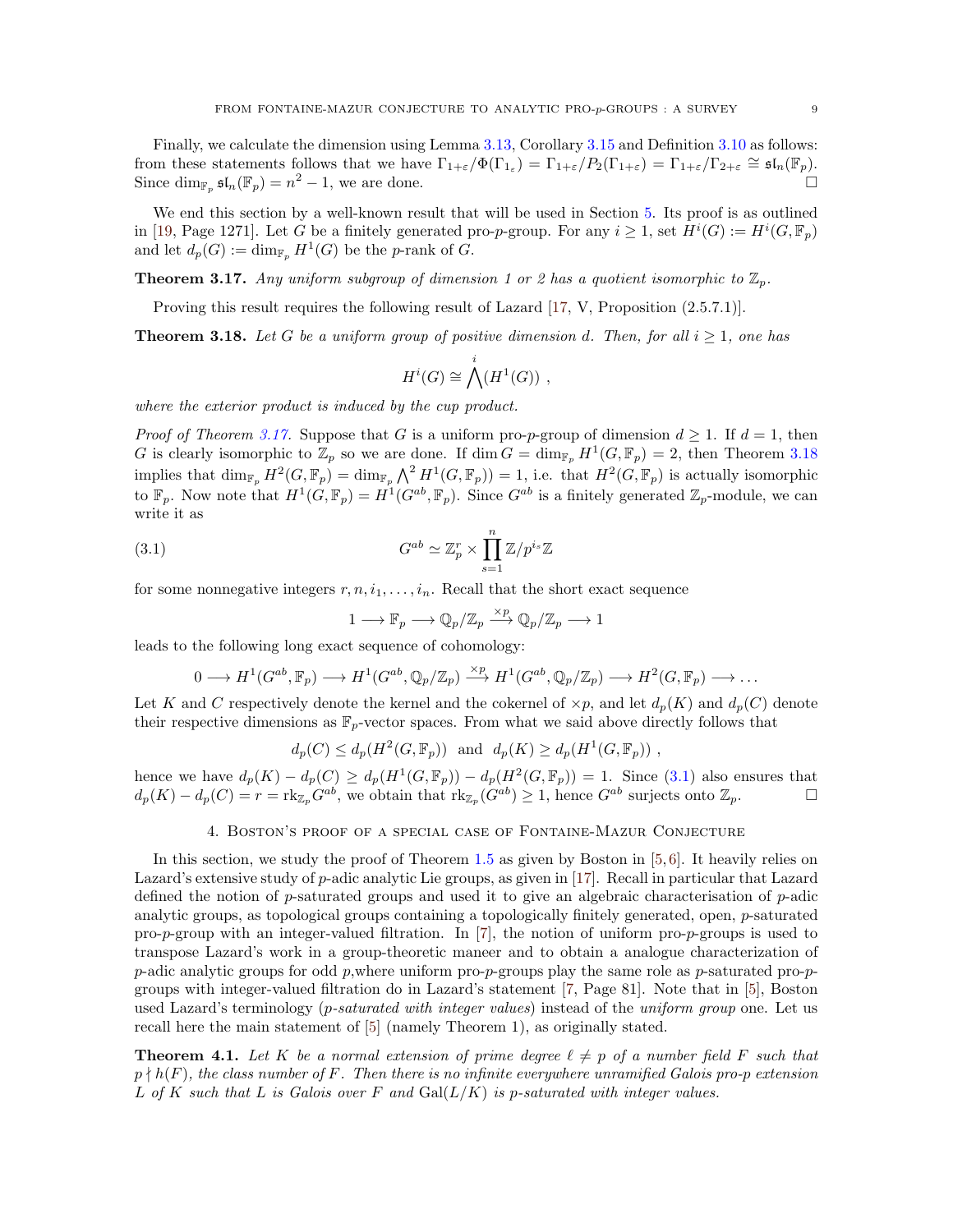<span id="page-9-4"></span>This result gives some evidence for Conjecture [1.3](#page-1-1) in a special case. Using the strength of fixed point free automorphisms, Boston generalised this result to the case of cyclic extensions  $L/K$  where  $[L: K]$  is not necessarily a prime, see [\[6,](#page-16-11) Theorem 1]. To do this, he introduced a class of 'self-similar' groups, which contains the class of 'uniform' groups, and showed that, under some condition  $H(G, n)$ related to fixed-point free automorphisms (that is conjectured to always hold), Theorem [4.1](#page-8-4) carries over for cyclic finite extensions of degree co-prime to p, with 'uniform' replaced by 'self-similar'. As it appeared above, stating this more general result requires to define some new notions.

<span id="page-9-0"></span>**Definition 4.2.** A pro-p-group G is said self-similar when it has a filtration by open, characteristic subgroups  $G = G_1 \subseteq G_2 \subseteq \cdots$  such that  $G_i/G_{i+1}$  is abelian for all  $i \geq 1$  and  $\bigcap G_i = \{1\}$ , together with a family of group isomorphisms

$$
\phi_i: G_i/G_{i+1} \to G_{i+1}/G_{i+2}
$$

that commute with every continuous automorphism of G.

Note that the commutativity of all quotients  $G_i/G_{i+1}$  ensures that we only have to check the second condition for outer automorphisms of G. Also note that Definition [4.2](#page-9-0) implies that self-similar groups are always infinite, since  $\lim_{i \to \infty} |G/G_i| = \lim_{i \to \infty} |G/G_2|^{i-1} = \infty$ .

The next proposition justifies our interest in this notion.

<span id="page-9-3"></span>Proposition 4.3. Any uniform group is a self-similar group.

*Proof.* Let G be a uniform pro-p-group. For any  $i \geq 1$ , set  $G_i := P_i$ , where  $P_i$  is as in Definition [3.6.](#page-3-4) Then  $(G_i)_{i\geq 1}$  is a filtration as in Definition [4.2](#page-9-0) and the map  $[x \mapsto x^p]$  induces group isomorphisms  $\varphi_i: G_{i-1}/G_i \to G_i/G_{i+1}$  that commute with any continuous automorphism of G, hence G is indeed a self-similar group.

We now make explicit the aforementioned condition  $H(G, n)$  defined by Boston in [\[6,](#page-16-11) Definition 2].

<span id="page-9-1"></span>**Definition 4.4.** Let G be a pro-p group and n be a positive integer. We say that  $H(G, n)$  holds when there is a function of n that is an upper bound for the derived length of every finite quotient of  $G$ that admits a fixed point free automorphism of order n.

We already mentioned above that  $H(G, n)$  is conjectured to hold for any pro-p-group G and any integer  $n \geq 1$ . So far, it is known to hold when:

- *n* is either a prime integer or  $n = 4$ , and G arbitrary;
- $G$  is such that the rank of all its finite quotients is bounded, and n arbitrary.

The latter case covers the uniform groups case, see [\[7,](#page-16-13) p. 52], hence for G being a uniform group, there is a (uniform) bound on the derived length of the quotients  $G/P_i$  for  $i \geq 1$ .

We can now state the generalisation of Theorem [4.1](#page-8-4) as proven in [\[6,](#page-16-11) Theorem 1].

<span id="page-9-2"></span>**Theorem 4.5** (Boston). Let F be a number field such that p does not divide the class number of  $F$ . Let K be a cyclic extension of F of degree  $n \geq 2$  co-prime to p. Then there is no infinite, everywhere unramified, Galois pro-p-extension L of K such that L is Galois over F and  $Gal(L/K)$  is self-similar and satisfies the property  $H(\text{Gal}(L/K), n)$  as stated in Definition [4.4.](#page-9-1)

Before proving this theorem, we recall a classical result of Schur and Zassenhaus [\[24,](#page-16-15) Chapter 4].

**Theorem 4.6** (Schur-Zassenhaus). Let  $1 \to \Gamma \to \mathcal{G} \to \mathcal{G}/\Gamma \to 1$  be a short exact sequence of profinite groups, with  $\Gamma$  a finitely generated pro-p-group and  $\mathcal{G}/\Gamma$  of finite order co-prime to p. Then  $\mathcal G$  contains a subgroup  $\Delta_0$  isomorphic to the quotient  $\Delta := \mathcal{G}/\Gamma$ , and  $\Delta_0$  is unique up to conjugation in G. In particular, G is isomorphic to a semi-direct product of  $\Delta$  and  $\Gamma: \mathcal{G} = \Gamma \rtimes \Delta_0 \cong \Gamma \rtimes \Delta$ .

*Proof of Theorem [4.5.](#page-9-2)* To make things more confortable to the reader, we only deal here with uniform groups, but the general case of self-similar groups can be proven along the same lines, as done in [\[6\]](#page-16-11). Suppose by contradiction that there exists an infinite, everywhere unramified, Galois pro-p-extension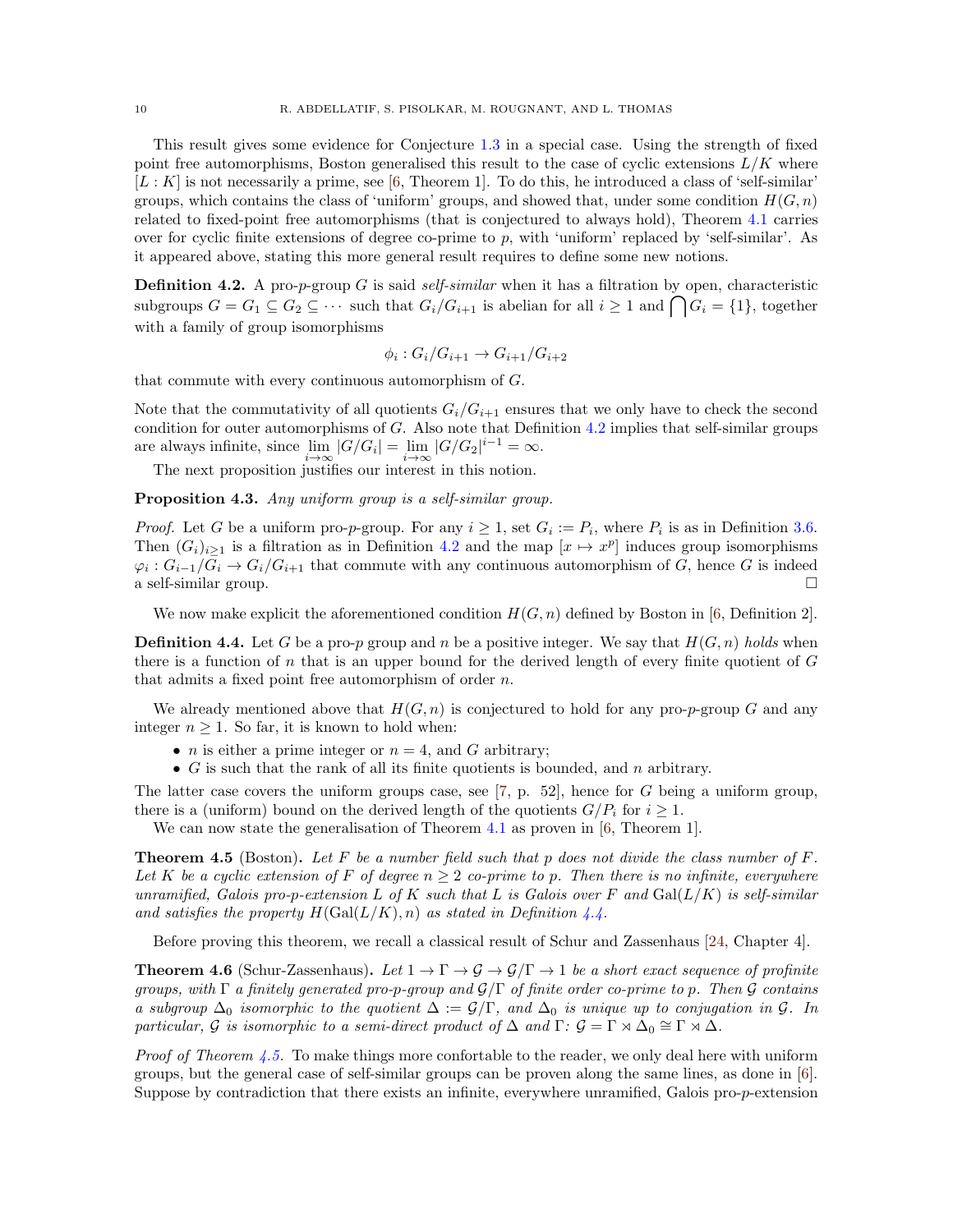L of K such that  $L/F$  is Galois and  $G := \text{Gal}(L/K)$  is uniform and satisfies condition  $H(G, n)$ , where  $n := [L : K]$ . By Schur-Zassenhaus theorem, the following extension splits:

$$
1 \longrightarrow G \longrightarrow Gal(L/F) \longrightarrow Gal(K/F) \longrightarrow 1.
$$

Let us pick an element  $\sigma$  of Gal( $L/F$ ) that lifts a generator of the cyclic group Gal( $K/F$ ) under the splitting above. As G is a normal subgroup of Gal $(L/F)$ ,  $\sigma$  induces an action by conjugation on G. Now, since G is a uniform group, we can consider its filtration by its characteristic subgroups  $P_i$  (as given in Definition [3.6\)](#page-3-4). Each of the  $P_i$  is preserved under the action by conjugation of  $\sigma$  (as it is a characteristic subgroup of G), hence we get a conjugation action of  $\sigma$  on each of the quotients  $G/P_i$ .

Suppose that, for all  $i \geq 1$ ,  $\sigma$  has no non-trivial fixed point in  $G/P_i$ . As G satisfies  $H(G, n)$ , there is a uniform bound on the derived length of each of the quotients  $G/P_i$  as i goes to  $\infty$ . Such a bound cannot exists since a repeated use of the finiteness of class number shows that the maximal unramified pro-p-extension of any fixed derived length must be a finite extension.

This shows that there exists a positive integer i such that  $\sigma$  does not act fixed-point free on  $G/P_i$ . Assume that i is minimal for this property and let  $\tau$  be a non-trivial fixed point of  $\sigma$  in  $G/P_i$ :  $\sigma \cdot \tau = \tau$ . By minimality of i,  $\tau$  must maps to the identity element in  $G/P_{i-1}$ , i.e. lands in  $P_{i-2}/P_{i-1}$ , since we have compatibility of the action of  $\sigma$  with  $P_{i-1} \supseteq P_i$  and  $G/P_i \rightarrow G/P_{i-1}$ . Now recall that Proposition [4.3](#page-9-3) ensures that the isomorphism  $\phi_{i-1}: P_{i-2}/P_{i-1} \to P_{i-1}/P_{i+2}$  is  $\sigma$ -equivariant, hence  $\varphi_{i-1}^{-1}(\tau)$  should define a non-trivial fixed point for  $\sigma$  in  $P_{i-2}$ , which contradicts the minimality of i if  $i \geq 3$ .

If  $i = 2$ , then our assumption is that the action by conjugation of  $\sigma$  on  $G/P_2$  has a non-trivial fixed point. By definition, we have  $P_2 = \overline{G^p[G, G]}$ , hence  $G/P_2$  is naturally an  $\mathbb{F}_p$ -vector space. Otherly said, it defines a representation over a field of characteristic p of the group  $\langle \sigma \rangle$  generated by  $\sigma$ . As this group is, by definition of  $\sigma$ , of cardinality  $|\langle \sigma \rangle| = |\text{Gal}(K/F)| = n$ , which is prime to p, we can apply Maschke's theorem to decompose  $G/P_2$  as a direct sum of irreducible representations of  $\langle \sigma \rangle$  over  $\mathbb{F}_p$ . Since  $\tau$  is fixed under the action of  $\sigma$ , this decomposition can be written as  $G/P_2 = \mathbb{F}_p \tau \oplus W$  for some representation W of  $\langle \sigma \rangle$  over  $\mathbb{F}_p$ .

The direct sum decomposition ensures that W also defines a subgroup and a quotient of  $G/P<sub>2</sub>$ , so we can define an extension M of K such that  $Gal(M/K) = \langle \tau \rangle$  by letting M be the fixed field (in L) of W over K. The field extension  $M/K$  is then an abelian extension of prime degree p, and we have a tower of fields of the form  $F \subset K \subset M$ .

We now claim that there exists a cyclic extension of degree p over  $F$  that is contained in M. Indeed, recall that Gal(K/F)  $\simeq \langle \sigma \rangle$  acts on Gal(M/K) by conjugation. Since K/F is assumed to be a normal extension,  $Gal(M/K)$  must be a normal subgroup of  $Gal(M/F)$ . We can hence apply Schur-Zassenhaus theorem to write  $Gal(M/F)$  as a semi-direct product of the following form:

(4.1) 
$$
\text{Gal}(M/F) \simeq \text{Gal}(M/K) \rtimes \text{Gal}(K/F) .
$$

As  $\tau$  is fixed under  $\sigma$ , the action of  $\sigma$  on Gal $(M/K) = \langle \tau \rangle$  is trivial, hence Gal $(K/F)$  is also normal in  $Gal(M/F)$ , which turns [\(4.1\)](#page-10-0) into a direct product of the two groups appearing on the right hand side. As  $Gal(M/K)$  is of order p while  $Gal(K/F)$  is of order n, with n and p co-prime, we can conclude that there exists a Galois extension  $N$  of  $F$  of degree  $p$  (hence cyclic) in  $M$ .

<span id="page-10-0"></span>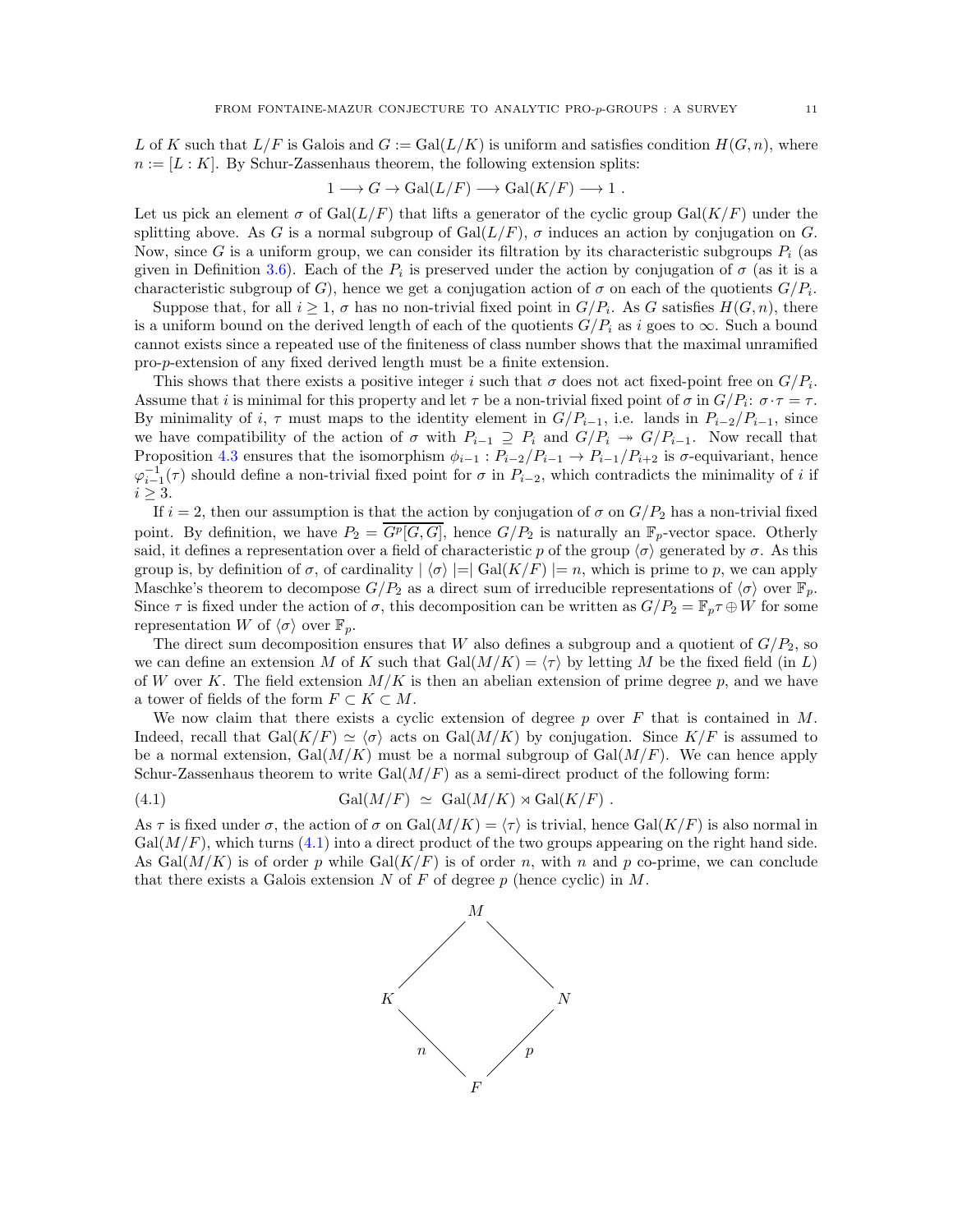<span id="page-11-2"></span>Since  $M/F$  is unramified, so is  $N/F$ , which is in contradiction with the fact that p is supposed to be co-prime to  $h(F)$ . In all cases  $(i \geq 3 \text{ or } i = 2)$ , we have a contradiction, which proves that there exists no pro-p-extension  $L/K$  that is everywhere unramified and has for Galois group a uniform group.  $\square$ 

<span id="page-11-0"></span>5. Some results on Tame Fontaine-Mazur conjecture and its uniform version

For this section, we will mostly refer to [\[11,](#page-16-16)[12,](#page-16-12)[22\]](#page-16-17). The goal of this section is to present some results attached to the Tame Fontaine-Mazur Conjecture (TFMC for short) and the Tame Fontaine-Mazur Conjecture-Uniform version (TFMC-U for short), as well as related questions that some of the authors are currently working on.

<span id="page-11-1"></span>5.1. Motivation and background. We start by recalling some results that are at the core of this section, namely the two versions of Fontaine-Mazur Conjectures mentioned above that will be proven below to be equivalent to each other.

As explained in Section [1,](#page-0-0) TFMC is an analogue of Conjecture  $1.3$  when considering  $p$ -adic representations that are finitely and tamely ramified. Since a theorem of Grothendieck [\[26,](#page-16-18) Appendix] ensures that tame representations are automatically potentially semi-stable, Fontaine-Mazur conjecture must imply (under some standard conjectures in algebraic geometry, see [\[16\]](#page-16-19) for more details) that the following statement holds [\[8,](#page-16-1) Conjecture 5a].

Fix a prime p. For a number field K and a (finite) set of places S of K all of which are co-prime to p, let  $K_S$  be the maximal pro-p-extension of K that is unramified outside of S. Write  $G_S := \text{Gal}(K_S/K)$ .

**Conjecture 5.1** (Tame Fontaine-Mazur Conjecture). Let p be a prime integer and  $K$  be a number field. Let S be a finite set of places of K that are all co-prime to p and let  $K_S$  be the maximal pro-pextension of K that is unramified outside S. Set  $G_S := \text{Gal}(K_S/K)$ . Then, for any positive integer n, any continuous Galois representation  $\rho: G_S \to GL_n(\mathbb{Q}_p)$  has finite image.

In the next section (Section [5.2\)](#page-12-0), we will see that when  $n = 1$ , TFMC follows by class field theory. For  $n > 1$ , this conjecture appears in general completely out of reach, though some preliminary evidence exists, as those given by [\[6,](#page-16-11)[11,](#page-16-16)[28\]](#page-16-20). When  $K = \mathbb{Q}$  and  $n = 2$ , we pointed out in Section [1](#page-0-0) that the main contribution so far is due to Kisin by different methods [\[15\]](#page-16-4).

Recall that Theorem [3.11](#page-4-5) claims that any finitely generated  $p$ -adic analytic group contains a uniform open subgroup. Moreover, Theorem [3.17](#page-8-1) asserts that any uniform group of dimension 1 or 2 admits a quotient isomorphic to  $\mathbb{Z}_p$ . We can hence rephrase TFMC as follows.

**Conjecture 5.2** (Tame Fontaine-Mazur Conjecture - Uniform version for  $(K, d)$ ). Let K be a number field and  $\Gamma$  be a uniform pro-p-group of dimension  $d > 2$  (hence infinite). Then there is no finitely and tamely ramified Galois extension of K whose Galois group is isomorphic to  $\Gamma$ .

In the light of Conjectures [1.6](#page-2-1) and [1.7](#page-2-3) for  $n = 2$ , we would like to underline the major contribution due to Hajir and Maire in [\[12\]](#page-16-12) before going further. Among several results of importance, they proved an analogue of Theorem [1.5](#page-2-2) for odd  $p$  by the mean of purely group-theoretic and arithmetic methods such as the effect of a semi-simple cyclic action with fixed points on the group structure, the rigidity of uniform groups, the existence of Minkowski units, some arithmetic properties of Galois groups, etc.

To make this more precise, we need to introduce some notation and definitions, following [\[12,](#page-16-12) 1.2]. With the notation above, let T be an auxiliary finite set of places of K such that  $T \cap S = \emptyset$ . Define  $K_S^T$  as the maximal pro-p-extension of K that is unramified outside S and in which any place in T splits completely, and let  $G_S^T := \text{Gal}(K_S^T/K)$  be the corresponding Galois group. Note that  $K_S^T$  is a subfield of  $K_S$  while  $G_S^T$  is a quotient of  $G_S$ , and that  $K_S^{\emptyset} = K_S$ .

We can now state one of the main results of Hajir-Maire [\[12,](#page-16-12) Section 1.2, Theorem], which can be seen as a special case of more general statements proven in [\[12,](#page-16-12) Section 2].

**Theorem 5.3** (Hajir-Maire). Let  $K/k$  be a quadratic extension with Galois group  $\langle \sigma \rangle$ . Assume that the odd prime p does not divide the class number of k. Suppose that for any finite set  $\Sigma$  of places of k all co-prime to p, there is no continuous Galois representation  $G_{\Sigma}(k) \rightarrow \Gamma_{2,1}$ . Then there exist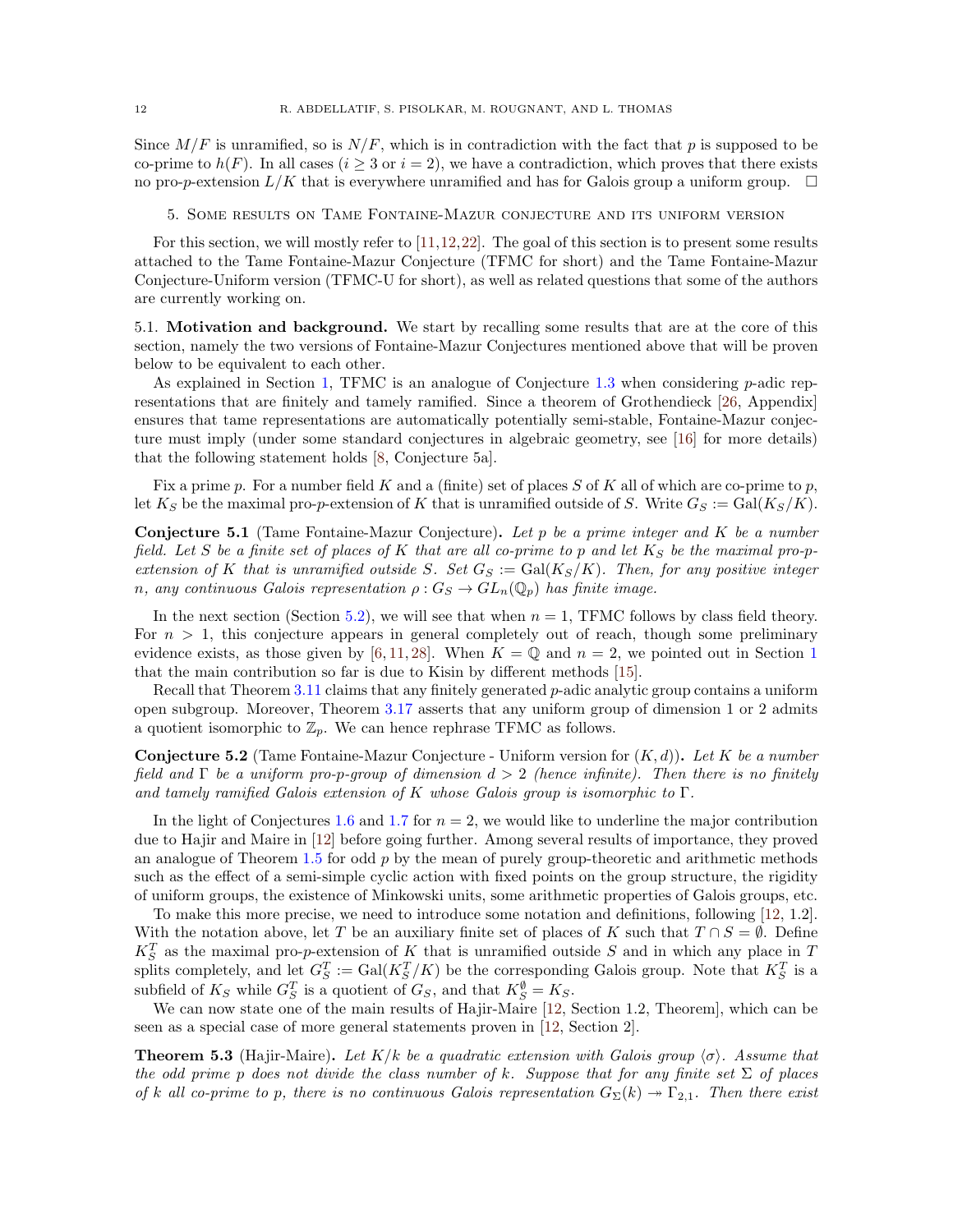<span id="page-12-2"></span>infinitely many disjoint finite sets S and T of primes of K such that any place of S is prime to p,  $|S|$ is arbitrarily large and:

- (1)  $G_S^T$  is finite;
- (2)  $G_S^T/\Phi(G_S^T)$  has  $|S|$  independent fixed points under the action of  $\sigma$ ;
- (3) there is no continuous representation  $\rho: G_S^T \to \Gamma_{2,1}$  whose image is a uniform group.

Note that in the last assertion, the uniformness assumption is actually strengthened into a notion of  $\sigma$ -uniformness that gives further condition on the action of  $\sigma$  on  $G_S^T$ , see [\[12,](#page-16-12) Definition 1.1]. Let us also mention that, though it is not so obvious at first sight, this result is actually tightly connected to Fontaine-Mazur Conjecture for uniform groups of constant type for order 2 automorphisms. The interested reader can check [\[12,](#page-16-12) Corollary 2.6] for more details on this topic.

#### <span id="page-12-0"></span>5.2. Class field theory implies Tame Fontaine-Mazur Conjecture for  $n = 1$ .

The goal of this section is to prove the tame Fontaine-Mazur Conjecture (Conjecture [1.6\)](#page-2-1) for  $n = 1$ . This may be known to experts in the field, but we think this is important to have a reference where this claim is actually proven, hence we now give a full proof of the following statement.

<span id="page-12-1"></span>**Theorem 5.4** (TFMC for  $n = 1$ ). Let K be a number field and p be a rational prime. Let S be a finite set of place of K in which no place has residue characteristic p. Let  $K<sub>S</sub>$  denote the maximal pro-p-extension of K that is unramified outside S and  $G_S := \text{Gal}(K_S/K)$  be its Galois group. Then every continuous group homomorphism

$$
\chi: G_S \to \mathrm{GL}_1(\mathbb{Q}_p) = \mathbb{Q}_p^\times
$$

has finite image.

We keep the notation above throughout the rest of this section and prove (using class field theory) that  $\chi$  must have finite image. First note that, since  $G_S$  is a compact group (as it is a pro-p-group), is image under the continuous map  $\chi$  must be a compact subgroup of  $\mathbb{Q}_p^{\times}$ , hence lands into  $\mathbb{Z}_p^{\times}$ . Also note that, since  $\mathbb{Q}_p^{\times}$  is an abelian group,  $\chi$  must factor through the abelianisation  $G_S^{ab}$  of  $G_S$ , which motivates the connection with class field theory. The latter provides indeed an injective group homomorphism with dense image (called Artin reciprocity law)

$$
\rho: \mathbb{A}_K^\times / K^\times \hookrightarrow \mathrm{Gal}(\overline{K}/K)^\mathrm{ab} ,
$$

that becomes an isomorphism when  $\mathbb{A}_{K}^{\times}/K^{\times}$  is replaced by its profinite completion. We are hence reduced to show that the composite group homomorphism  $\tilde{\chi} := \chi \circ \rho : \mathbb{A}_K^{\times}/K^{\times} \to \mathbb{Z}_p^{\times}$  has finite image.

Saying that  $\chi$  is unramified outside S means that  $\chi$  is trivial on inertia groups for places outside S, hence so is  $\tilde{\chi}$ . Now let v be a place in S. We need to distinguish between the finite and archimedean cases as follows.

If v is a finite place, then the inertia group at v corresponds to the subgroup of  $\mathbb{A}_{K}^{\times}$  that is trivial at all places outside of v and equal at v to the subgroup  $\mathcal{O}_{K_v}^{\times}$  of  $K_v^{\times}$ . As all places in S are co-prime to p, the group of 1-units in  $\mathcal{O}_{K_v}^{\times}$  is a pro- $\ell$ -group for some rational prime  $\ell \neq p$ . Since any continuous group homomorphism from a pro-ℓ-group into a pro-p-group is necessarily trivial, knowing that the 1-units of  $\mathbb{Z}_p^{\times}$  is a pro-p-group ensures that the image by  $\tilde{\chi}$  of  $\mathcal{O}_{K_v}^{\times}$  is finite. Letting  $S^{\infty}$  denote the subset of finite places in S, we hence have proven that  $\tilde{\chi}(\prod_{v \in S^{\infty}} \tilde{\mathcal{O}}_{K_v}^{\times})$  is finite.

We now study what happens on  $\prod \sigma_v^{\mathbb{Z}}$ , where  $\sigma_v$  denotes a uniformising element of  $\mathcal{O}_v$ .  $v$  finite place

First note that the product is actually a restricted product, which means only finitely many places are such that  $\varpi_v$  has non-trivial image in  $\mathbb{Z}_p^{\times}$ . Also recall that any element  $x = (\varpi_v^{e_v})_v$  finite of  $\prod$ v finite place  $\varpi_v^{\mathbb{Z}}$  defines a fractional ideal  $\mathfrak{a}_x$  of K, namely  $\prod \mathfrak{p}_v^{e_v}$ , where  $\mathfrak{p}_v$  denotes the prime ideal of v

 $\mathcal{O}_K$  corresponding to v. (This is well-defined as only finitely many  $e_v$  can be non-zero.) If h denotes the class number of K, then  $\mathfrak{a}_x^h$  is a non-zero principal ideal of  $\mathcal{O}_K$  by definition of h. This implies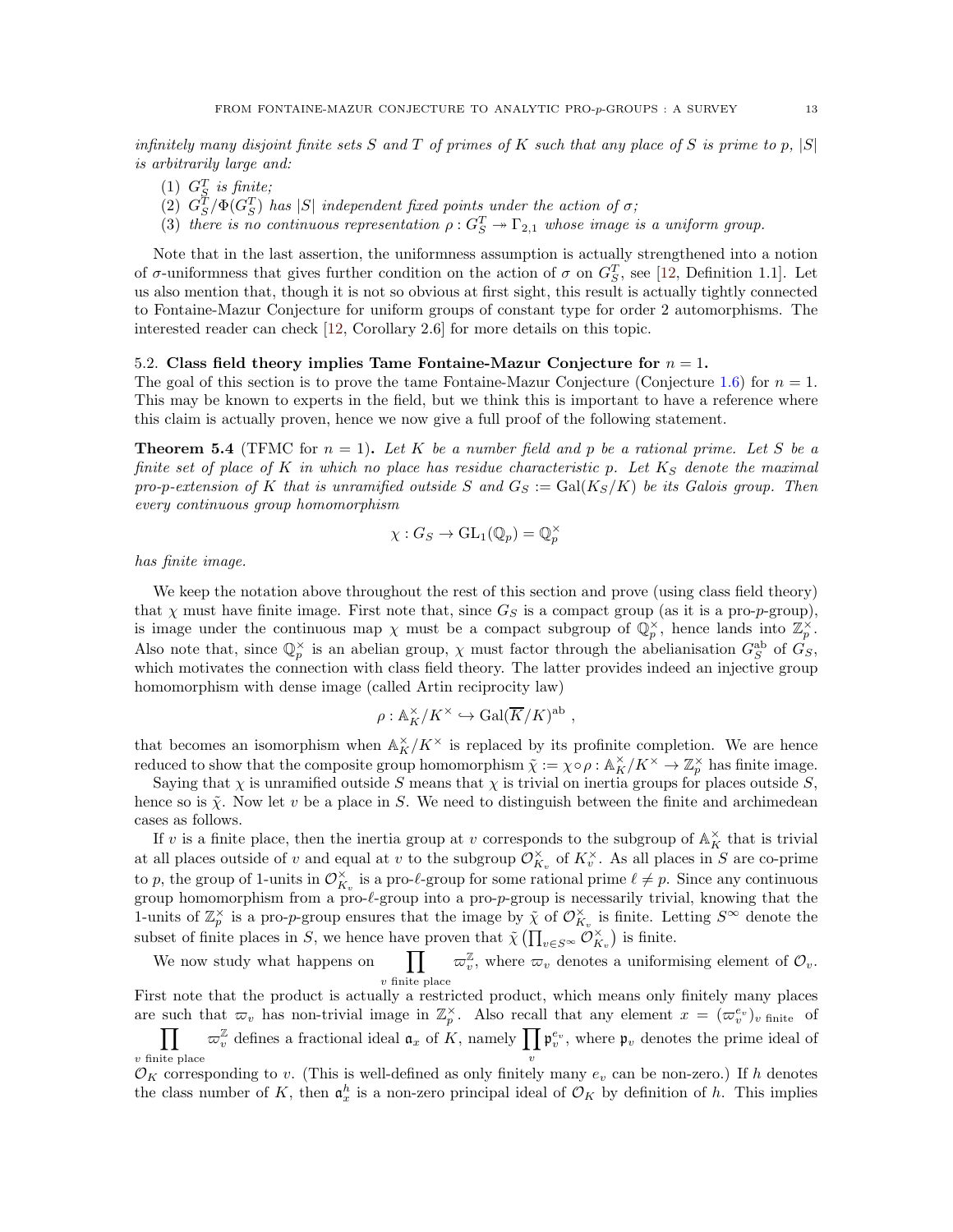$\varpi_v^{\mathbb Z}$ v

<span id="page-13-2"></span>that x mod  $K^{\times}$  must have finite order dividing h. Thus we obtain that the quotient of  $\prod$  $v$  finite place

by the diagonal copy of  $K^{\times}$  (in  $\mathbb{A}_{K}^{\times}/K^{\times}$ ) has finite exponent dividing h, hence its image by  $\tilde{\chi}$  must satisfy the same condition in  $\mathbb{Q}_p^{\times}$ . As  $\mathbb{Q}_p^{\times}$  only contains finitely many elements of order dividing h, we can conclude that this image by  $\tilde{\chi}$  is finite, as expected.

Finally assume that v is an archimedean place in S. As  $\mathbb{Z}_p^{\times}$  is a totally disconnected space, the identity component of  $K_v^{\times}$  (that is either  $\mathbb{R}_{>0}$  if v is real, or  $\mathbb{C}^{\times}$  is v is complex) has trivial image under the continuous group homomorphism  $\tilde{\chi}$ . Letting  $S_{\infty}$  denote the set of archimedean places in  $S$ , we are hence left to see that  $v\in S_\infty$  real  $\mathbb{R}^{\times}/\mathbb{R}_{>0}$  has finite image under  $\tilde{\chi}$ , which is straightforward

<span id="page-13-0"></span>as S and  $\mathbb{R}^{\times}/\mathbb{R}_{>0} \simeq \mathbb{Z}/2\mathbb{Z}$  are finite sets, so the proof is complete.

### 5.3. Equivalence of TFMC and TFMC-U.

This subsection aims to prove the equivalence of Conjectures [1.6](#page-2-1) (TFMC) and [1.7](#page-2-3) (TFMC-U). First note that we have the following nice result coming from [\[7,](#page-16-13) Theorem 4.5], which makes unnecessary the assumption that  $G$  is infinite in TFMC-U.

### <span id="page-13-1"></span>Proposition 5.5. Any uniform pro-p-group is torsion-free.

**TFMC**  $\implies$  **TFMC-U.** Let G be a uniform pro-p group, and suppose that there exists a finitely and tamely ramified Galois extension  $L/K$  with  $Gal(L/K) \cong G$ . To prove that G is necessarily finite, we will use for G the following key fact, proven in [\[7,](#page-16-13) Section 7.3].

**Proposition 5.6.** Every pro-p-group of finite rank admits a faithful representation into  $GL_n(\mathbb{Q}_p)$  for some integer  $n \geq 1$ .

Hence, there is an integer  $n \geq 1$  for which there exists a faithful representation  $\iota: G \hookrightarrow GL_n(\mathbb{Q}_p)$ . Fixing an isomorphism  $\psi$  between Gal( $L/K$ ) and G as given in the statement, the composition of  $\iota$ by  $\psi$  and by the natural projection map Gal( $\overline{K}/K$ )  $\rightarrow$  G provides a Galois representation

$$
\rho\colon \operatorname{Gal}(\overline{K}/K) \to \operatorname{GL}_n(\mathbb{Q}_p) .
$$

Denote by S the set of places in K that ramify in L: by assumption, S is a finite set and  $\rho$  factors through  $G_S$ . We are now left to prove that any place in S is prime to p, as TFMC would hence be applicable to  $\rho$  and give that  $\text{Im}(\rho) \simeq G$  is finite, as expected.

Recall that  $L/K$  is assumed to be tamely ramified. This ensures that for any prime p of K and any prime q of L above p, the extension  $L_q/K_p$  is tamely ramified, and there exists a unique intermediate Galois extension  $K_{\mathfrak{p}} \hookrightarrow F \hookrightarrow L_q$  such that  $L_q/F$  is totally ramified and  $F/K_p$  is unramified. The 'tame quotient' of the decomposition group of q above p is then defined by  $Gal(L_q/F)$ , and it is in particular of (pro-)order prime-to-p. Since G is a pro-p-group, this implies that  $L/K$  must be unramified at places above p, hence that any place in S is prime to p, and we are done.

**TFMC-U**  $\implies$  **TFMC.** Conversely, assume that K is a number field and that S is a finite set of places of K that are all prime to p, and let  $\rho: G_S \to GL_n(\mathbb{Q}_p)$  be a continuous Galois representation. To use TFMC-U, we need to get a uniform pro-p-group our of this setting. First note that since  $G_S$  is compact while every maximal compact subgroup of  $GL_n(\mathbb{Q}_p)$  is conjugate to  $GL_n(\mathbb{Z}_p)$ , we can assume without loss of generality that  $\rho$  takes values in  $GL_n(\mathbb{Z}_p)$ .

Set  $G := \text{Im}(\rho) \subset \text{GL}_n(\mathbb{Z}_p)$ . We claim that G is a p-adic analytic group. Indeed, [\[7,](#page-16-13) Corollary 8.34] ensures that it is enough to prove that  $G$  contains an open subgroup  $H$  that is a pro-p-group of finite rank. Let us set

$$
\mathcal{G} := \ker(\mathrm{GL}_n(\mathbb{Z}_p) \to \mathrm{GL}_n(\mathbb{Z}/p\mathbb{Z})) \text{ and } H := G \cap \mathcal{G} .
$$

Then H is certainly a pro-p-group (as G is), and is open in G (as G is open in  $GL_n(\mathbb{Z}_p)$ ), so we are left to check that  $H$  is of finite rank. Recall that the rank of  $H$  is defined as

$$
rk(H) := \sup_{J \leq_c H} d(J) ,
$$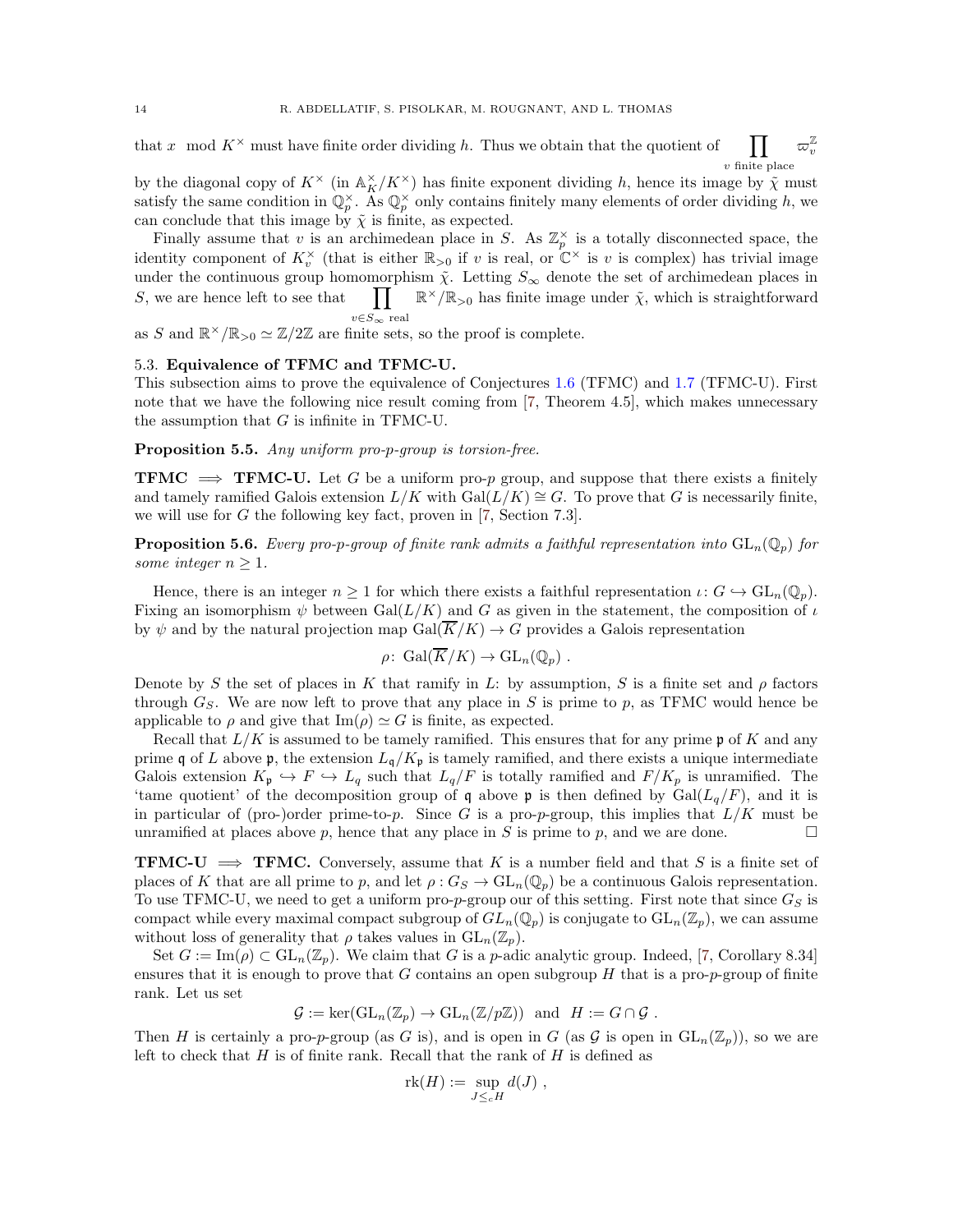<span id="page-14-2"></span>Note that H is also closed in  $GL_n(\mathbb{Z}_p)$ , as intersection of two closed subgroups of  $GL_n(\mathbb{Z}_p)$ , namely G (that is the image of a compact set under a continuous map) and  $\mathcal G$  (that is open in  $GL_n(\mathbb Z_p)$ , hence closed). As a consequence, any closed subgroup of H is also closed in  $\mathcal G$ . Now recall that  $\mathcal G$  is a uniform pro-p-group of dimension  $d(G) = \text{rk}(G) = n^2$  (see [\[7,](#page-16-13) Theorem 5.2], which follows the same path as the proof of Theorem [3.12](#page-4-6) given above). This implies, thanks to [\[7,](#page-16-13) Theorem 3.8], that any closed subgroup  $J$  of  $H$  (hence of  $\mathcal G$  too) satisfies

$$
d(J) \leq d(\mathcal{G}) = n^2.
$$

In particular, this shows that H has finite rank, hence that G is a p-adic analytic group. Applying  $[7, 6]$ Corollary 8.34] then shows that G contains an open normal uniform pro-p-subgroup  $\Gamma$  of finite index. Denote by F the subfield extension of  $K_S^{\text{ker }\rho}/K$  on which  $\Gamma$  acts trivially. As  $\Gamma$  is normal of finite index in  $G = \text{Im}(\rho)$ ,  $F/K$  is a finite Galois extension. We can now apply TFMC-U to  $F/K$  and  $\Gamma$  to obtain that Γ has to be finite (and actually trivial because of Proposition [5.5\)](#page-13-1), hence so does  $G = \text{Im}(\rho)$ . Note that the ramification conditions of TFMC-U are satisfied since  $\rho$  is unramified outside S while the places in S are all prime to p, so we are done.

### <span id="page-14-0"></span>5.4. The small dimensional cases of TFMC  $(d = 1 \text{ and } d = 2)$ .

In this section, we will briefly see why we do not have to consider the cases  $d \leq 2$  in Conjecture [1.7.](#page-2-3) First recall that any uniform pro-p-group of dimension 1 is isomorphic to  $\mathbb{Z}_p$ , hence can be represented into  $GL_1(\mathbb{Z}_p) = \mathbb{Z}_p^{\times}$  using the map  $p \mapsto 1+p$ . This reduces us to the case  $n = 1$  of TFMC, which was proven from class field theory in Section [5.2](#page-12-0) (see Theorem [5.4](#page-12-1) in particular).

Now assume that  $\Gamma$  is a uniform pro-*p*-group of dimension 2. Using [\[7,](#page-16-13) Exercise 3.11], we know that Γ is meta-procyclic, which means that there exists an element  $\gamma$  in Γ such that  $\overline{\langle \gamma \rangle}$  is a normal subgroup of Γ and the quotient  $\Gamma/\overline{\langle \gamma \rangle}$  is pro-cyclic. Suppose that there exists a finitely and tamely ramified Galois extension  $L/K$  with  $Gal(L/K)$  isomorphic to Γ. Quotienting Γ by  $\overline{\langle \gamma \rangle}$  then provides a  $\Gamma/\overline{\langle\gamma\rangle} \simeq \mathbb{Z}_p$ -extension of K that is finitely and tamely ramified. This cannot happen as we just proved that TFMC-U holds for  $d = 1$ , so  $L/K$  cannot exist and TFMC-U is proven for  $d = 2$ .

### <span id="page-14-1"></span>5.5. Tame ramification and co-primality matters.

The goal of this section is to discuss why the two main assumptions in TFMC (tame ramification and co-primality with p of the places in  $S$ ) cannot be dropped. We start by discussing the ramification assumption and give a simple example that shows why tame ramification is necessary in the statement of Conjecture [1.6,](#page-2-1) i.e. we explain how to produce an interesting representation  $\rho: G_{\mathbb{Q},S} \to GL_2(\mathbb{Q}_p)$ that is wildly ramified at  $p$  and whose image is infinite.

Let  $\mathcal E$  be a non-CM elliptic curve defined over  $\mathbb Q$  and  $p$  be any prime integer. By Serre's open image theorem [\[25\]](#page-16-21), we know that the p-adic representation of  $G_0$  attached to  $\mathcal E$  has open image in  $GL_2(\mathbb Z_p)$ (and is actually surjective for almost all  $p$ ). Also note that this representation is unramified away from p and from the primes dividing the conductor of  $\mathcal{E}$ , which certainly provides a finite set S. We are hence left to see that this representation is wildly ramified at  $p$  to conclude. To do so, we notice that the determinant of this representation is the *p*-adic cyclotomic character  $\chi_p: G_{\mathbb{Q}} \to \mathbb{Z}_p^{\times}$ . As the tame quotient of  $G_{\mathbb{Q}_p}$  is prime to p while  $\mathbb{Z}_p^{\times}$  is (up to a finite part) a pro-p-group, we get that  $\chi_p$  is wildly ramified at p, hence so is the p-adic representation of  $G_{\mathbb{Q}}$  attached to  $\mathcal{E}$ .

One can now wonder whether one can get rid of this wild ramification by simply twisting away the determinant. To deal with this, we need to set up a bit more notation first. We fix a prime integer  $p > 2$  and let  $\rho: G_{\mathbb{Q}} \to GL_2(\mathbb{Z}_p)$  be the p-adic representation attached to  $\mathcal{E}:$  we hence have det  $\rho = \chi_p$ . Let  $\langle \cdot \rangle: \mathbb{Z}_p^{\times} \to 1 + p\mathbb{Z}_p$  denote the projection of  $\mathbb{Z}_p^{\times}$  onto its pro-p part. As p is odd, every element of  $1+p\mathbb{Z}_p$  has a unique squareroot that is congruent to 1 mod p, so we get a character  $\varepsilon: G_{\mathbb{Q}} \to 1+p\mathbb{Z}_p$ whose square equals  $\langle \chi_p \rangle$ . If we set  $\rho' := \rho \otimes \varepsilon^{-1}$ , then  $\det \rho'$  is of finite order, so we cannot use the previous argument to show that  $\rho'$  is wildly ramified at p. Nevertheless, note that the surjectivity of  $\rho$  would ensure that  $\text{Im}(\rho')$  contains  $SL_2(\mathbb{Z}_p)$ , and otherwise  $\text{Im}(\rho')$  will at least contain an open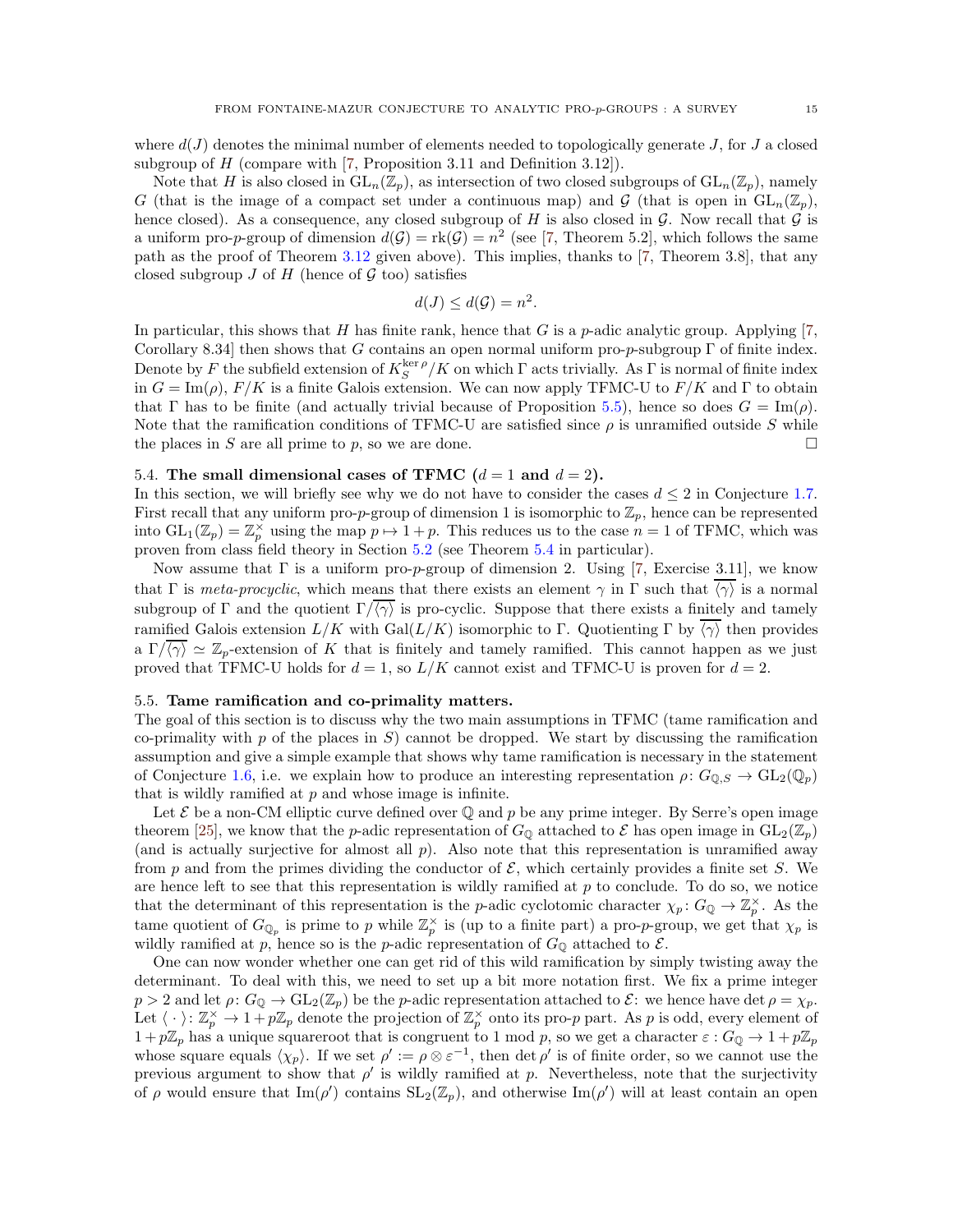<span id="page-15-1"></span>subgroup of  $SL_2(\mathbb{Z}_p)$ , so  $\text{Im}(\rho')$  cannot be finite, and TFMC predicts that  $\rho'$  must be wildly ramified at p. We can prove this last assertion without using TFMC: indeed, first observe that if the image of the inertia contains an open subgroup of a unipotent subgroup, i.e. the conjugate of an open subgroup of

$$
U = \left\{ \begin{pmatrix} 1 & u \\ 0 & 1 \end{pmatrix} : u \in \mathbb{Z}_p \right\} ,
$$

then so does  $\text{Im}(\rho')$  as  $\det(U) = \{1\}$ . As U is a pro-p-group while the tame inertia quotient has proorder prime-to-p,  $\rho'$  cannot be tamely ramified at p, hence must be wildly ramified at p, as expected.

Remark 5.7. There are many one-dimensional counterexamples: for instance, any integer  $k$  defines a one-dimensional representation  $\chi_p^{(p-1)k}$  that is unramified outside p and wildly ramified at p. Nevertheless, such representations do not arise from geometry (since they are not De Rham representations), which is not very satisfying in the context of Fontaine-Mazur conjectures, the latter being motivated by understanding representations coming from geometry.

Let us now focus on the other main assumption, namely that the places in  $S$  must be co-prime to  $p$ . First recall that any  $\mathbb{Z}_p$ -extension must be unramified at primes with residue characteristic different from p. As  $\mathbb{Z}_p$  is abelian, the finiteness of the class number requires that  $\mathbb{Z}_p$ -extensions cannot be everywhere unramified, hence there must be some ramification at places above  $p$ . In particular, this implies that the requirement claiming that  $S$  contains no place above  $p$  is necessary in Conjecture [1.6.](#page-2-1)

Following Fontaine and Mazur  $[8, \text{page 44}]$ , one can wonder whether the finiteness of S is automatic, or if it is an actual assumption, at least for semisimple finite-dimensional  $p$ -adic representations. Ramakrishna answered this question when  $n = 2$ , proving in [\[21\]](#page-16-22) that under GRH, there exists an explicit irreducible 2-dimensional *p*-adic representation that ramifies at infinitely many primes but is potentially semistable at p. Let us moreover mention that in [\[14\]](#page-16-23), Khare and Ramakrishna proved that the conditions  $S$  is finite and  $S$  does not contain places above p required in the statement of Conjecture [1.6](#page-2-1) are actually independent.

Since the finiteness of  $S$  is not automatic even in small dimension, one can wonder whether it is a necessary condition for Conjecture [1.6](#page-2-1) to hold. Again, this question has been addressed by Ra-makrishna and his co-authors in [\[13\]](#page-16-24). More precisely, recall that a  $p$ -adic representation is said *deeply* ramified at a given prime when it does not vanish on any of the corresponding higher ramification groups of finite index. With this definition in mind, one can rephrase our question as follows: can we find a p-adic representation that ramifies at infinitely many primes of a number field  $K$  but is not deeply ramified at p? The answer is yes, at least when  $n = 2$  and  $p > 5$ , as proven by Khare-Larsen-Ramakrishna in [\[13,](#page-16-24) Main Theorem].

### 6. Some future directions

<span id="page-15-0"></span>We end this paper by giving some future directions of research, some of them being work in progress, others being longer-term projects. First recall that the results of Hajir-Maire on which are based Section [5,](#page-11-0) but also the most recent results connected to these questions obtained by Maire [\[20\]](#page-16-25), require the prime p to be odd. A first natural question we hence want to explore in the future is the following one.

**Question 6.1.** To which extend do the previous results remain valid for  $p = 2$ ?

Another interesting question, standing at the core of an ongoing project of two of the authors [\[1\]](#page-16-26), is to study an explicit example of biquadratic field pointed out by Boston and Buell [\[5,](#page-16-10) page 290] as being close to providing an actual counterexample to Conjecture [1.3.](#page-1-1) More precisely, we are interested in the following question.

Question 6.2. Set  $K = \mathbb{Q}(\sqrt{-104}, \sqrt{229})$ ,  $p = 3$  and let L be the maximal everywhere unramified pro-p-extension of K. Does  $Gal(L/K)$  have an infinite p-adic analytic pro-p-quotient?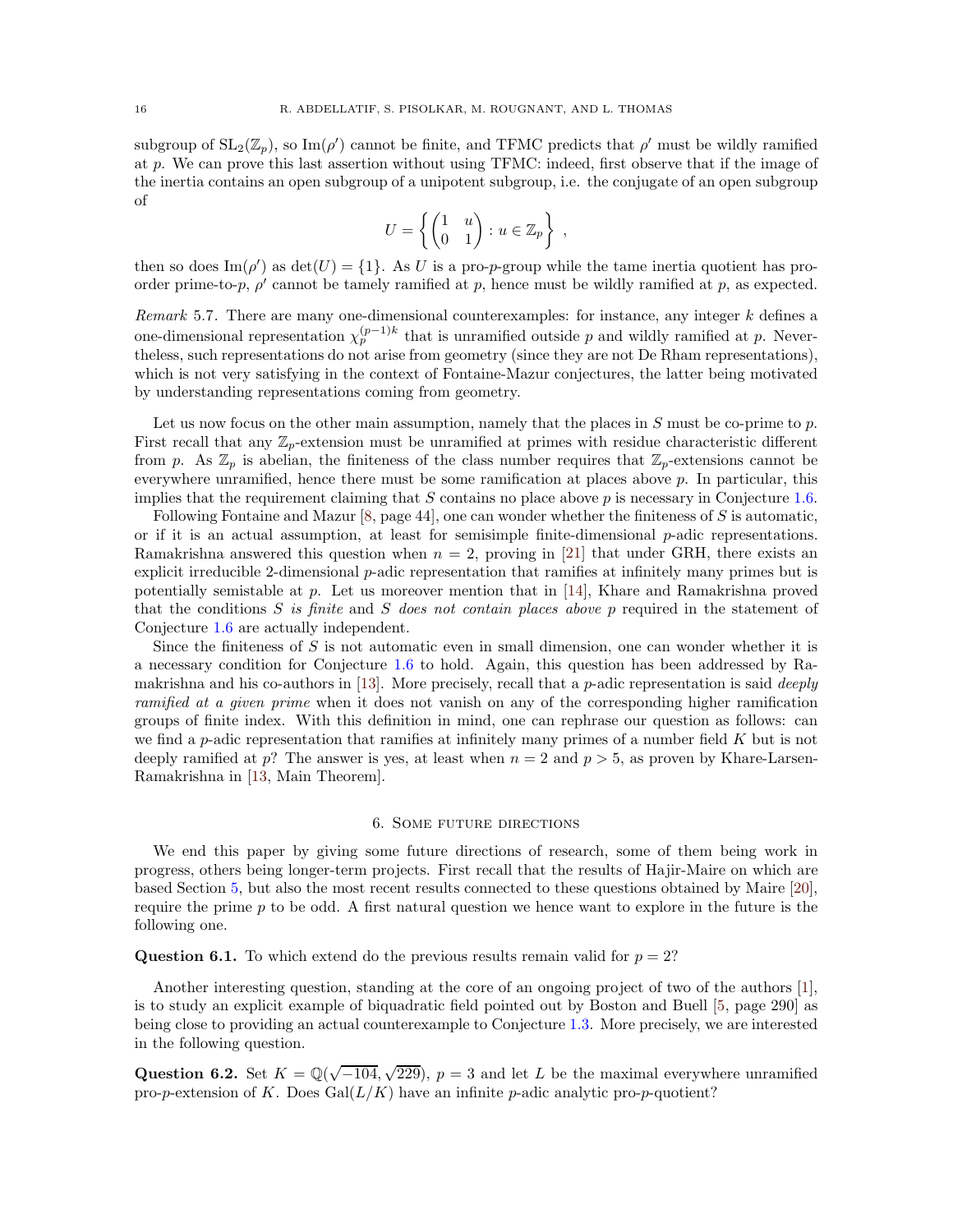Note that Boston's method cannot be used to test whether Conjecture [1.3](#page-1-1) holds for this biquadratic field and this  $p$ , since we are not dealing with a cyclic extension. This hence leads to wonder whether we could extend Boston's method beyond the cyclic case, i.e. when  $Gal(K/\mathbb{Q})$  is a non-cyclic extension.

Acknowledgments. We want to thank the organizers of the workshop Women in Numbers Europe 3 for giving us this opportunity to work on this project. We also warmly thank Jaclyn Lang for many stimulating discussions and for earlier work on this project.

#### <span id="page-16-0"></span>**REFERENCES**

- <span id="page-16-26"></span>[1] R. Abdellatif, S. Pisolkar, On a question of Nigel Boston about Fontaine-Mazur Conjecture, preprint available upon request (2021). [16](#page-15-1)
- <span id="page-16-5"></span>[2] C. Breuil, A. Mézard, *Multiplicités modulaires et représentations de GL*<sub>2</sub>( $\mathbb{Z}_p$ ) *et de* Gal( $\mathbb{Q}_p/\mathbb{Q}_p$ ) *en l* = *p*, *Duke* Math. J. 115 (2002), 205–310, with an appendix by G. Henniart. [2](#page-1-3)
- <span id="page-16-7"></span><span id="page-16-6"></span>[3] C. Breuil, Sur quelques représentations modulaires et p-adiques de  $GL_2(Q_p)$  I, Compositio Math. 138 (2003), 165–188. [2](#page-1-3)
- <span id="page-16-10"></span>[4] C. Breuil, Sur quelques représentations modulaires et p-adiques de  $GL_2(Q_p)$  II, J. Inst. Math. Jussieu 2 (2003), 1–36. [2](#page-1-3)
- <span id="page-16-11"></span>[5] N. Boston, Some cases of the Fontaine-Mazur conjecture, J. Number Theory 4[2,](#page-1-3) (3) (1992), 285–291. 2, [3,](#page-2-4) [9,](#page-8-5) [16](#page-15-1)
- [6] N. Boston, Some cases of the Fontaine-Mazur conjecture. II, J. Number Theory 75 (2) (1999), 161–169. [2,](#page-1-3) [3,](#page-2-4) [9,](#page-8-5) [10,](#page-9-4) [12](#page-11-2)
- <span id="page-16-13"></span>[7] J.D. Dixon, J. D, M.P.F. du Sautoy, A. Mann, D. Segal, Analytic pro-p groups, Second edition, Cambridge Studies in Advanced Mathematics, 61 (1999), Cambridge University Press, Cambridge. [4,](#page-3-5) [5,](#page-4-7) [6,](#page-5-1) [7,](#page-6-1) [8,](#page-7-1) [9,](#page-8-5) [10,](#page-9-4) [14,](#page-13-2) [15](#page-14-2)
- <span id="page-16-1"></span>[8] J.-M. Fontaine, B. Mazur, Geometric Galois representations, in "Elliptic Curves and Modular Forms" (J. H. Coates and S. T. Yau, Eds.), Proceedings of a Conference in Hong-Kong, December 18–21, 1993; Ser. Number Theory, I (1995), Int. Press, Cambridge, MA. [1,](#page-0-1) [3,](#page-2-4) [12,](#page-11-2) [16](#page-15-1)
- <span id="page-16-2"></span>[9] J.-M. Fontaine, Représentations p-adiques semi-stables (Exposé III), Périodes p-adiques (Bures-sur-Yvette, 1988), Astérisque No. [2](#page-1-3)23 (1994), 59-111. 2
- <span id="page-16-16"></span><span id="page-16-8"></span>[10] E. Golod, I. Shafarevich, On class field towers, Izv. Aka. Nauk SSSR 28 (1964), 261–272. [2](#page-1-3)
- <span id="page-16-12"></span>[11] F. Hajir, On the growth of p-class groups in p-class field towers, J. Algebra 188 (1) (1997), 256–271. [12](#page-11-2)
- [12] F. Hajir, C. Maire, Analytic Lie extensions of number fields with cyclic fixed points and tame ramification, preprint (2017). [3,](#page-2-4) [12,](#page-11-2) [13](#page-12-2)
- <span id="page-16-24"></span>[13] C. Khare, M. Larsen, R. Ramakrishna, Constructing semisimple p-adic Galois representations with prescribed properties, Amer. J. Math. 127 (4) (2005), 709–734. [16](#page-15-1)
- <span id="page-16-23"></span><span id="page-16-4"></span>[14] C. Khare, R. Ramakrishna, Finiteness of Selmer groups and deformation rings, Invent. Math. 154 (1) (2003), 179–198. [16](#page-15-1)
- <span id="page-16-19"></span>[15] M. Kisin, *The Fontaine-Mazur conjecture for*  $GL_2$ *, J. Amer. Math. Soc.* **22 (3)** (2009), 641–690. [2,](#page-1-3) [12](#page-11-2)
- <span id="page-16-9"></span>[16] M. Kisin, S. Wortmann, A note on Artin motives, Math. Res. Lett. 10 (2-3) (2003), 375–389. [12](#page-11-2)
- [17] M. Lazard, Groupes analytiques p-adiques, Publ. Math. Inst. Hautes Études Sci. No. 26 (1965), 389–603. [2,](#page-1-3) [5,](#page-4-7) [9](#page-8-5)
- <span id="page-16-14"></span>[18] Maire, Christian; Cohomology of number fields and analytic pro-p-groups, Mosc. Math. J. 10 (2010), no. 2, 399-414, 479.
- <span id="page-16-25"></span>[19] C. Maire, On the quotients of the maximal unramified 2-extension of a number field, Doc. Math. 23 (2018), 1263–1290. [9](#page-8-5)
- <span id="page-16-22"></span>[20] C. Maire, On Galois representations with large image, preprint (2021). [16](#page-15-1)
- [21] D.E. Rohrlich, Root numbers, in "Arithmetic of L-functions", IAS/Park City Math. Ser. 18 (2011), Amer. Math. Soc., Providence, RI, 353–448. [16](#page-15-1)
- <span id="page-16-17"></span>[22] R. Ramakrishna, Deforming an even representation, Invent. Math. 132 (3) (1998), 563–580. [12](#page-11-2)
- [23] B. Poonen, A brief summary of the main statements of class field theory, Expository paper (2012), see <www-math.mit.edu/~poonen/papers/cft.pdf>
- <span id="page-16-15"></span>[24] L. Ribes, P. Zalesskii, Profinite groups, Second edition. Ergebnisse der Mathematik und ihrer Grenzgebiete 40 (2010), Springer-Verlag, Berlin. [10](#page-9-4)
- <span id="page-16-21"></span>[25] J.-P. Serre, Propriétés galoisiennes des points d'ordre fini des courbes elliptiques, Invent. Math. 15 (1972), 259–331. [15](#page-14-2)
- <span id="page-16-18"></span><span id="page-16-3"></span>[26] J.-P. Serre, J. Tate, Good reduction of abelian varieties, Ann. of Math. 88 (2) (1968), 492–517. [12](#page-11-2)
- <span id="page-16-20"></span>[[2](#page-1-3)7] J. Tate, Relations between  $K_2$  and Galois cohomology, Invent. Math. 36 (1976), 257–274. 2
- [28] K. Wingberg, On the Fontaine-Mazur conjecture for CM-fields, Compositio Math.131 (3) (2002), 341–354. [12](#page-11-2)